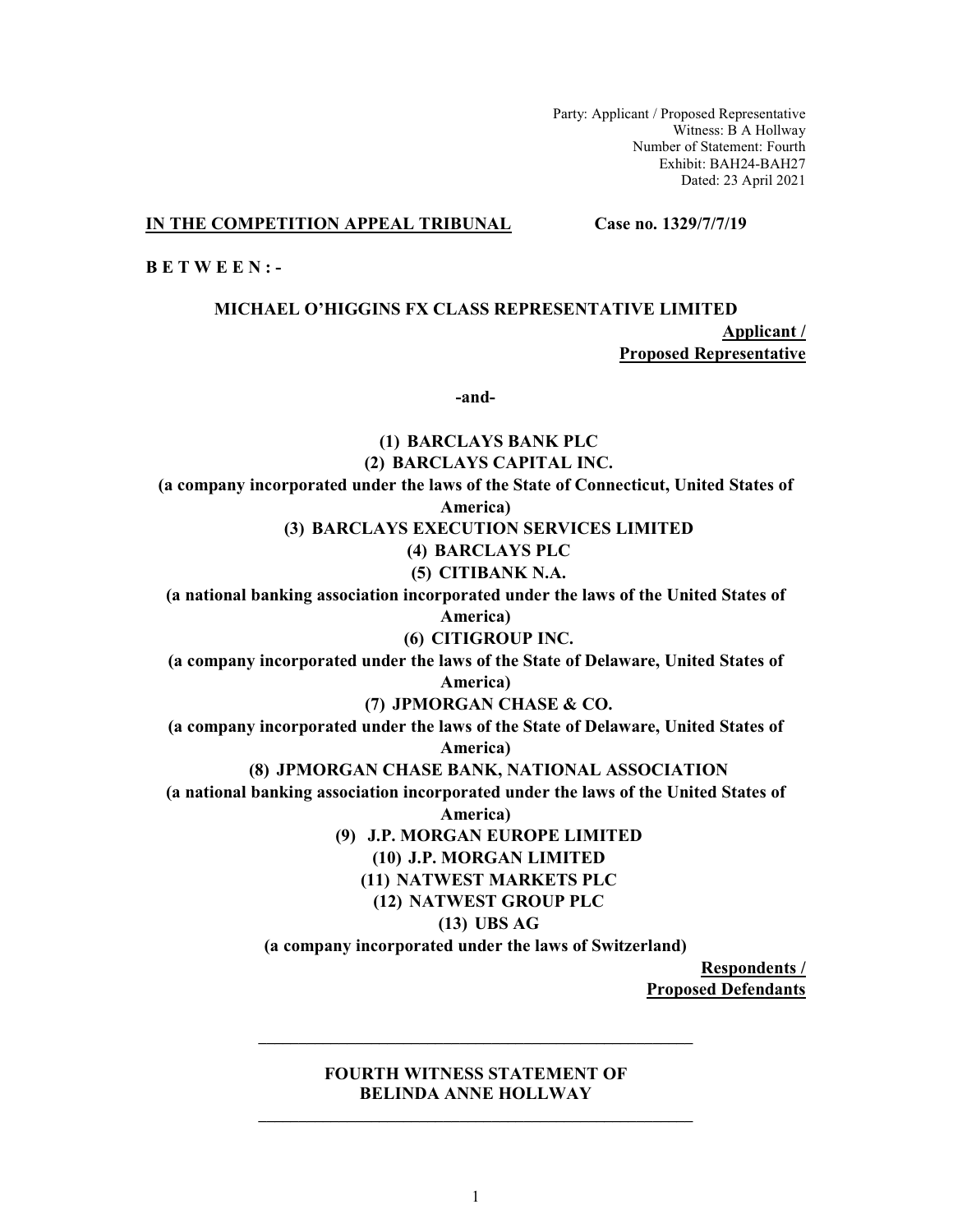I, BELINDA ANNE HOLLWAY, of Scott+Scott UK LLP  $("SSU")<sup>1</sup>$ , whose registered address is St. Bartholomew House, 90-94 Fleet Street, London EC4Y 1DH, UK, WILL SAY:

- $1.$ I am a partner in SSU, solicitors for the Applicant. I have previously provided three witness statements in relation to the above proceedings, which are brought on a collective, opt-out basis pursuant to section 47B of the Competition Act 1998 (the "Proposed Collective Proceedings"): the first dated 28 July 2019 ("my First Statement") and filed with the Competition Appeal Tribunal (the "**Tribunal**") on 29 July 2019; a second statement dated 28 January 2020 ("my Second Statement"); and a third statement dated 31 January 2020 ("my Third Statement").
- 2. As with my First, Second and Third Statements, I make this statement in my role as the partner with carriage of the application by Michael O'Higgins FX Class Representative Limited ("O'Higgins") to bring the Proposed Collective Proceedings (the "O'Higgins Application").
- I make this statement by way of evidence in support of the O'Higgins Application:  $3.$ 
	- a. in its reply to the Proposed Defendants' response to the O'Higgins Application dated 26 February 2021 (the "Response"); and
	- b. regarding which of O'Higgins and Mr Phillip Evans would be the most suitable to act as class representative for the purposes of rule  $78(2)(c)$  of the Competition Appeal Tribunal Rules 2015 (the "2015 Rules") (the "Carriage Issue").
- $4.$ I refer to Mr Evans' application, made in December 2019, as the "Evans Application".
- 5. Specifically, I will address the following:

# In relation to the Response

 $\mathbf{1}$ 

a. My reply to relevant matters raised by the Proposed Defendants in the Response. In particular, I address the Proposed Defendants' arguments that the Proposed Collective Proceedings should only be permitted to proceed, if at all, as an opt-in action, including the points they raise about the practicability of such an opt-in claim in the context of the foreign exchange ("FX") market.

We wrote to the Tribunal on 28 August 2019 to confirm that the company name of the firm had been changed from Scott+Scott Europe LLP to Scott+Scott UK LLP.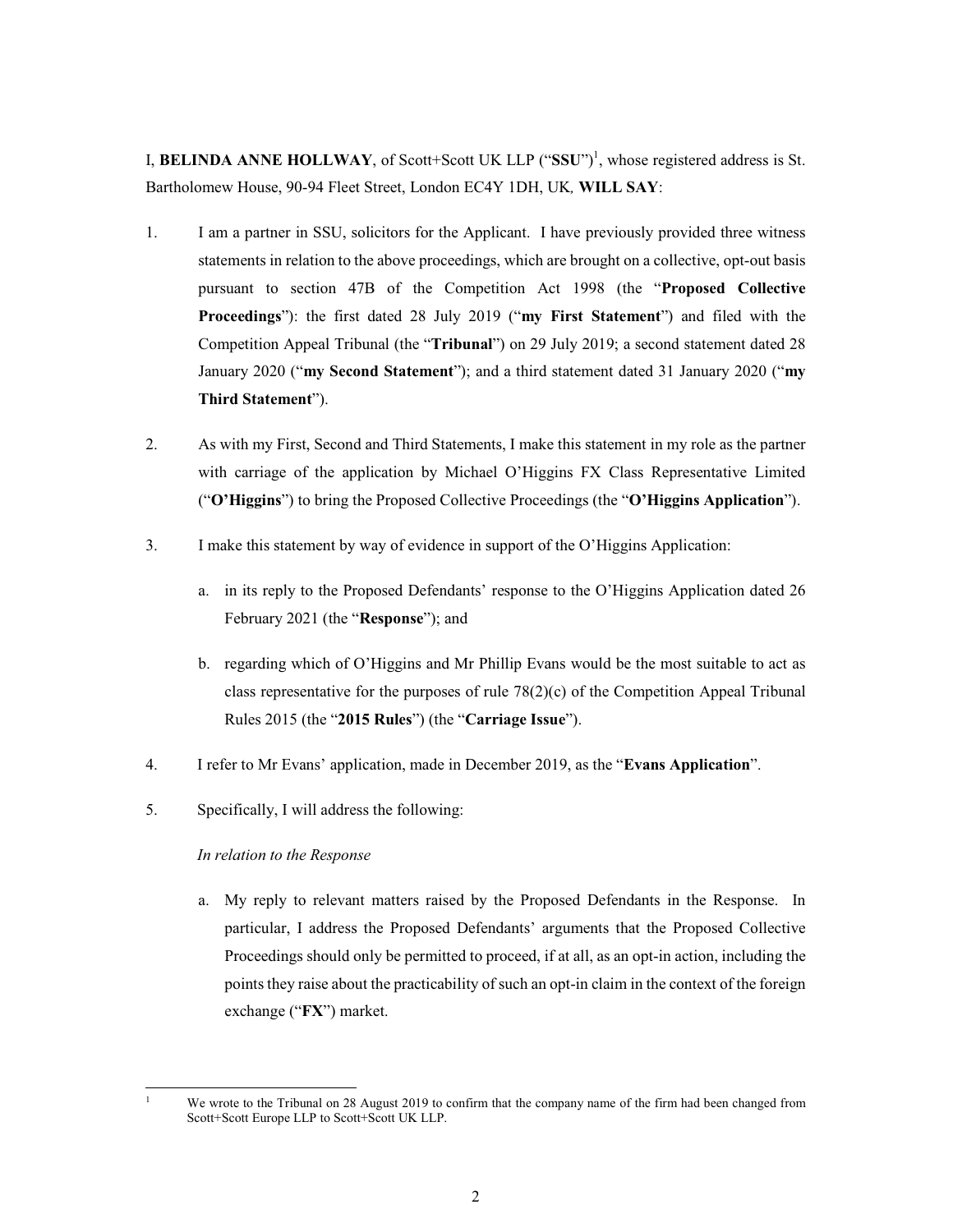# In relation to the Carriage Issue

- b. With reference to paragraph 6.32 of the Competition Appeal Tribunal Guide to Proceedings 2015 (the "2015 Guide"), I outline:
	- i. the relevant experience of the legal team advising O'Higgins in the Proposed Collective Proceedings; and
	- ii. the wider firm's experience in FX litigation through its leadership of the proceedings in In re Foreign Exchange Benchmark Rates Antitrust Litigation<sup>2</sup>, a class action in the US against sixteen banks for manipulation of the FX market in breach of US antitrust law (the "US Proceedings") (I also provide an update on the relevant developments in the US Proceedings).
- c. The work required to bring the O'Higgins Application, including the investment and risk analysis undertaken by O'Higgins (along with its advisers) as the first Proposed Class Representative to bring a collective action before the Tribunal in the United Kingdom (" $UK$ ") in relation to manipulation in the FX market.
- d. The respective timings of the filing of the O'Higgins Application and the Evans Application.
- e. The respective budgets of the O'Higgins Application and the Evans Application.
- f. A brief overview of some of the other work undertaken for the O'Higgins Application since my previous statements.
- g. An explanation of the genesis of the list of Relevant Financial Institutions used in the O'Higgins Application's class definition and the inquires we have made to seek to understand the difference between the O'Higgins Application's and Evans'' Application's respective lists of Relevant Financial Institutions.
- 6. Except where I state to the contrary, I am able to state the matters in this witness statement from my own knowledge. As such, the facts contained in this witness statement are true to the best of my knowledge, information and belief, save where otherwise indicated, in which case I identify the source of my information. Save to the extent I refer explicitly to work undertaken or proposed to be undertaken in relation to the Proposed Collective Proceedings, no waiver of privilege is intended by this statement.

 $\overline{c}$ No. 1:13-cv-07789-LGS (S.D.N.Y.).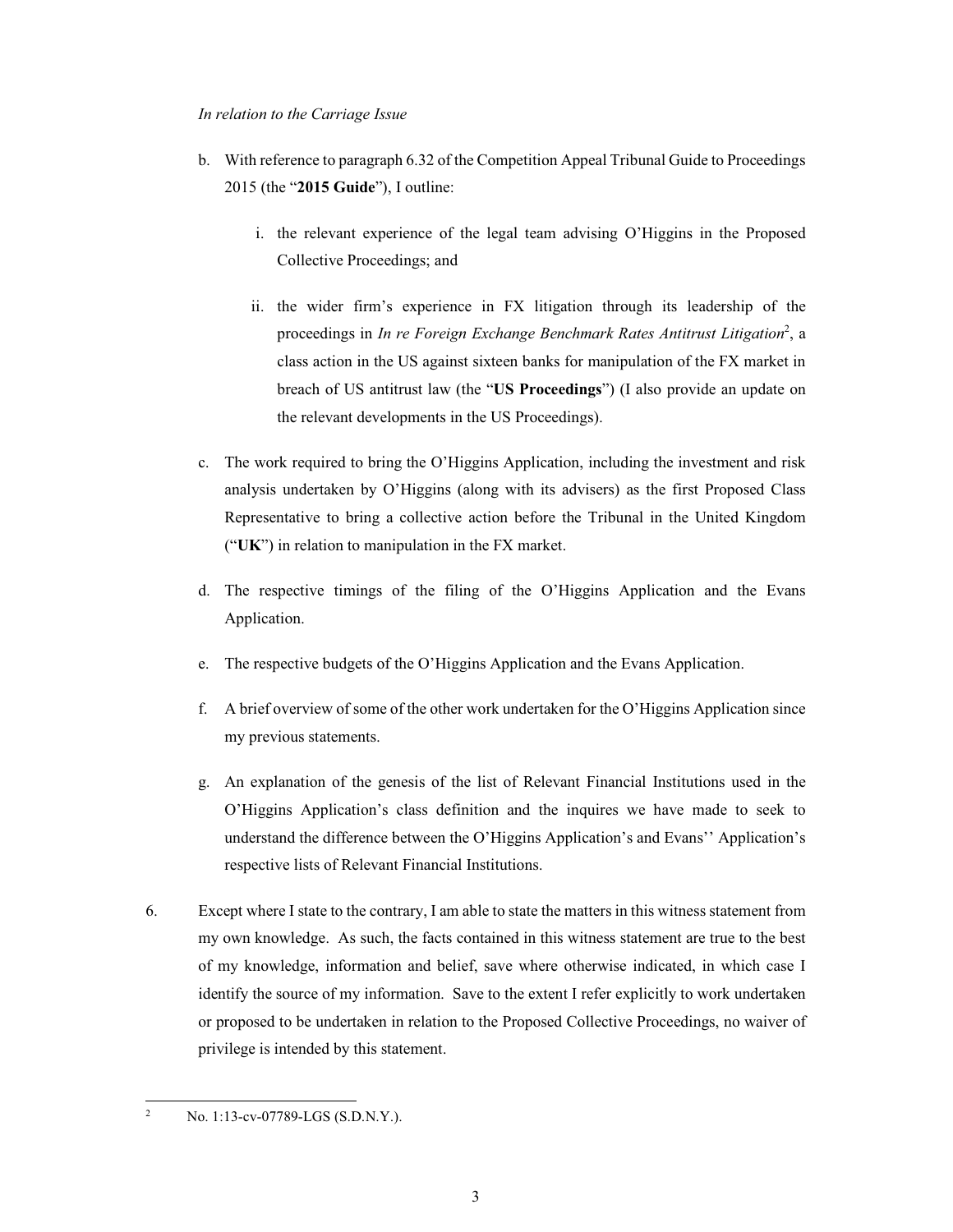7. There is now produced and shown to me a number of exhibits marked "BAH24" to "BAH27" respectively which comprise true copies of the documents to which I will refer in this witness statement.

#### L **THE RESPONSE**

- 8. In the Response, the Proposed Defendants assert that both the O'Higgins and Evans Applications should be dismissed in their current form and the Proposed Collective Proceedings "should only be permitted to proceed, if at all, as opt-in actions".<sup>3</sup> The Proposed Defendants base this position on three main arguments, which are set out at paragraphs 3a. to 3c. of the Response. In this statement, I focus on the first of those statements, i.e. that "the characteristics" of the proposed class members show that opt-in proceedings would be eminently practicable".
- 9. I am aware that Rule 79(3) refers to two specific criteria for the CAT to take into account when determining whether proceedings should be certified as opt-in or opt out:
	- "(a) the strength of the claims; and
	- $(b)$ whether it is practicable for the proceedings to be brought as opt-in collective proceedings, having regard to all the circumstances, including the estimated amount of damages that individual class members may recover".
- 10. The relevance of that Rule in the present case is a matter for submissions but, if it is relevant to consider the first criterion ("*strength of the claims*"), I note that the O'Higgins Application is a follow-on claim from two separate infringement decisions adopted by the European Commission (the "Commission") on 16 May 2019, in Case AT.40135 FOREX (Three Way Banana Split) and Case AT.40135 FOREX (Essex Express) arising from two FX cartels (the "FX Cartels") (each a "Settlement Decision" and together the "Settlement Decisions"). *Prima facie*, therefore, the claim is strong. Detailed responses to the Proposed Defendants' criticism on the strength of the claim are contained in the Second Reports of Professor Breedon and Professor Bernheim.
- $11.$ In relation to the practicability criteria, I am aware that the CAT Guide states at paragraph 6.39:

"The Tribunal will consider all the circumstances, including the estimated amount of damages, that individual class members may recover in determining whether it is practicable for the proceedings to be certified as opt-in. There is a general preference for proceedings to be optin where practicable. Indicators that an opt-in approach could be both workable and in the

 $\overline{\mathbf{3}}$ 

See, for example, paragraph 3 of the Response.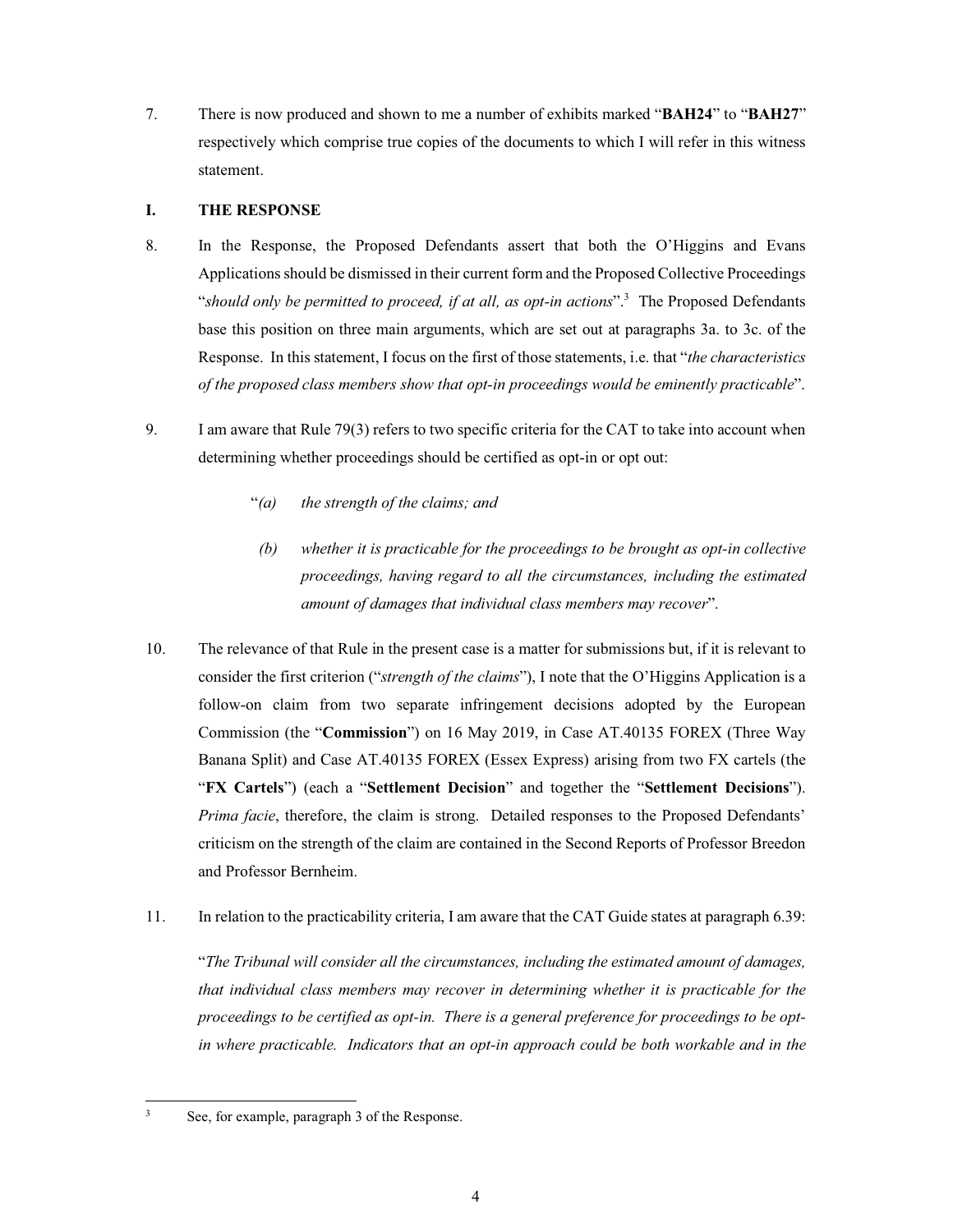interests of justice might include the fact that the class is small but the loss suffered by each class member is high, or the fact that it is straightforward to identify and contact the class members."

- 12. I address practicability and the indicators referred to above, but this is without prejudice to my client's legal submissions on whether or not this "general preference" is permissible or appropriate within the legislative framework.
- 13. The First Witness Statement of Mr Michael O'Higgins dated 28 July 2019 ("O'Higgins 1") explained in detail (at paragraph 27) the reasons why the Proposed Collective Proceedings were suitable to be brought as an opt-out claim. The Proposed Defendants disagree, but I note that they have filed no evidence to support the various bare assertions in the Response about the probable make-up of the potential class of victims (the "Proposed Class") or the likely amount and range of recovery. In this section of this statement, I provide evidence about practicability from: (a) information about the class members in the US Proceedings; and (b) my firm's learning from talking to victims of the FX cartel about factors motivating their participation in any potential action. Mr O'Higgins and Mr Damian Mitchell provide further evidence in their statements addressing the Proposed Defendants' assertions about the practicability of an opt-in claim.

### Lessons from distribution in the US Proceedings

14. The US Proceedings are an opt-out class action. I am informed by my colleagues in the United States at SSU's affiliated firm Scott+Scott Attorneys at Law LLP ("SSAAL") (SSU and SSAAL together are "Scott+Scott") that the US class (the "US Settlement Class") – like the Proposed Class – includes entities such as hedge and investment funds, pension funds, asset managers and corporate entities. Like members of the UK Proposed Class, a small number of US Settlement Class members traded extremely large volumes of FX, while a large number of US Settlement Class members traded small volumes. Again like the Proposed Class, some US Settlement Class members traded multiple times a day, while others traded only infrequently. FX is traded globally and the UK was (and remains) the world's leading centre of FX trading with approximately 41% of trading taking place in the UK in 2013, while the US is the second main centre of FX trading with approximately 19% in 2013.<sup>4</sup> Accordingly, there are sufficient parallels between the members of the US Settlement Class and the Proposed Class that experiences in the US can provide some insights into the Proposed Class.

See 2013 BIS report as referred to in footnote 6 of the Breedon Report, Exhibit U.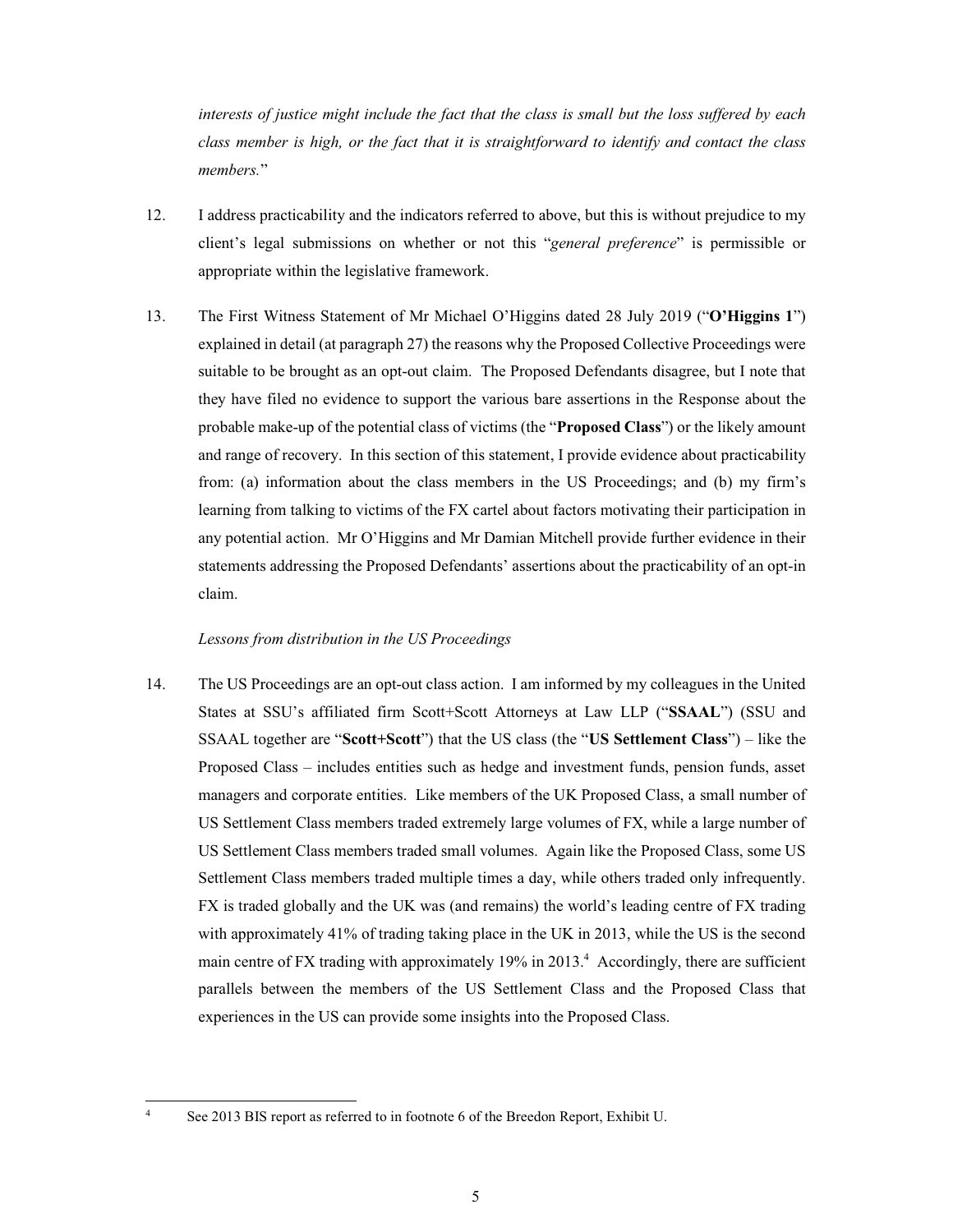- 15. Indeed, some members of the Proposed Class will also be members of the US Settlement Class to the extent that they traded FX through the US, as the US class definition (which appears at Appendix 1 to my First Statement) includes the US trading of non-US domiciled entities. For example, as Mr Mitchell (Managing Director of Dsquare Trading Ltd) explains in his First Statement ("Mitchell 1"), his company is a member of the US Settlement Class for its US trading while also being a member of the Proposed Class because it is domiciled in the UK.
- 16. As set out in my first statement, in the US Proceedings, 15 out of 16 banks settled that litigation and the total settlement sum is in excess of \$2.3 billion. The claims administrator in the US Proceedings, Epiq (also the proposed claims administrator retained by the O'Higgins Application), is in the process of distributing these sums.
- 17. I am informed by my colleagues in the US that the distribution process in the US Proceedings has been designed to prioritise distribution to small and medium sized class members with relatively modest claims in the first instance. The evidence shows that there are a large number of such claims. By way of illustration, based on the publicly available information contained in the the "Declaration of Shannon Casey in Support of Motion for Initial Distribution" dated 1 March 2019 in the US Proceedings (the "Casey Statement")<sup>5</sup>:
	- a. At time of the Casey Statement, Epiq had processed 26,937 claims totalling \$54,006,248.60 and estimated this represented 50.3 percent of the total number of claims that will be paid in the US Proceedings.<sup>6</sup>
	- b. As I explained in paragraph 12b. of my First Statement, the claim forms in relation to distribution presented two options for claiming: (i) 'Option 1', under which Epiq estimated the class member's eligible transaction volume using data provided by the US defendant banks ("Option 1 Claims"); or (ii) 'Option 2', under which Epiq estimated the class member's eligible transaction volume using data submitted by the relevant class member itself ("Option 2 Claims"). Of the 26,937 claims processed:
		- i. 23,019 had been submitted as Option 1 Claims and 3,918 had been submitted as Option 2 Claims;
		- ii. the average US\$ per claim amount across both Option 1 and Option 2 Claims was \$2,005.91; and

 $\overline{5}$ Available at http://www.fxantitrustsettlement.com/courtdocs and as Exhibit BAH 24.

See paragraph 10 of the Casey Statement.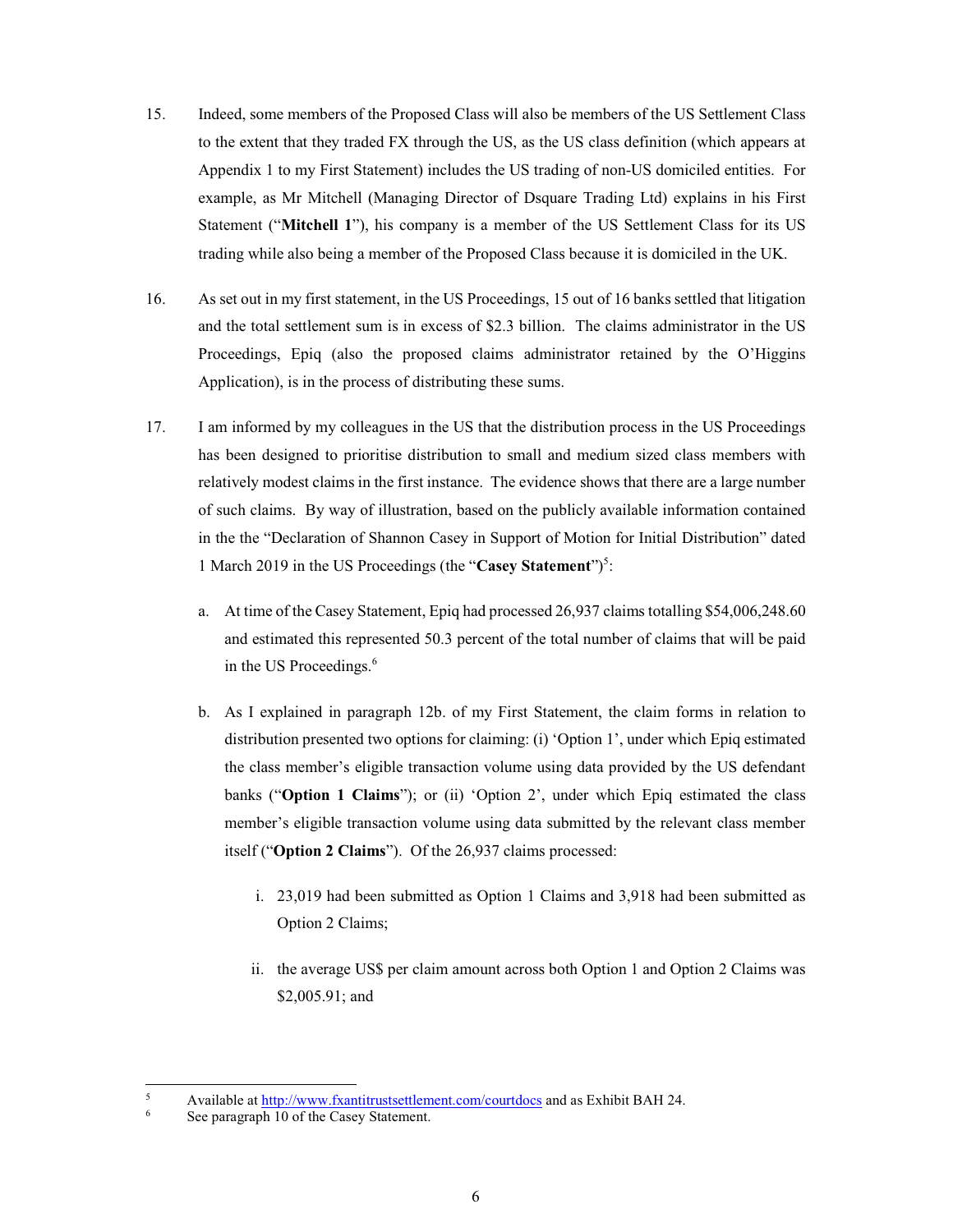- iii. 19,737 claims were for amounts of less than \$150 (the automatic award level), with 11,609 being for as little as \$15 (the *de minimis* award level).<sup>7</sup>
- 18. These figures demonstrate two things that are particularly relevant to the issue of practicability. First, that the class in the US Proceedings has a "long tail" of a large number of class members who are receiving comparatively modest amounts of compensation. In the US Proceedings, it is not the case that "the class is small but the loss suffered by each class member is high". While some class members are likely to receive large pay-outs, this is by no means true of all, or even the majority, of class members who have come forward to claim compensation. This is equally likely to be true of the Proposed Class that the O'Higgins Application seeks to represent and therefore I suggest weighs in favour of opt-out rather than opt-in on the basis of para 6.39 of the CAT Guide.
- 19. Second, the fact that the vast majority of the US class members with modest claims elected to follow the Option 1 route indicates that these class members were either unable, or did not regard it as worthwhile, to extract and provide their historical FX data to make an Option 2 claim. To the extent that the Proposed Defendants in the O'Higgins Application argue that a benefit of an opt-in claim is that opt-in class members would be required to provide their trading data, the US experience indicates that a substantial number of class members with modest claims simply would be unable or unwilling to provide such data when only a modest return is anticipated. If providing historical FX trading data is a requirement to participate in an opt-in class, it appears likely that many victims of the FX Cartel who suffered only modest losses would not elect to opt in, particularly if there is a risk that the costs of retrieving their data may exceed their individual recovery.

# Proposed Class members' reluctance to sue banks

20. Mr O'Higgins, explained at paragraph 27d. of O'Higgins 1 that, in his extensive experience in the financial sector, "commercial parties may be reluctant to commence proceedings against key suppliers, such as the banks with whom they deal, for fear of damaging commercial relationships or wider reputational harm." Mr O'Higgins has further elaborated on this in his Third Statement ("O'Higgins 3"), in which he explains the discussions that he has had with potential members of the Proposed Class and the concerns they have expressed to him about litigating against banks if their identities will become known to the banks. In Mitchell 1, Mr Mitchell has similarly explained his own initial concerns about the impact on his business' relationship with the banks if it participated in the US class settlement.

See paragraphs 12 to 13 of the Casey Statement.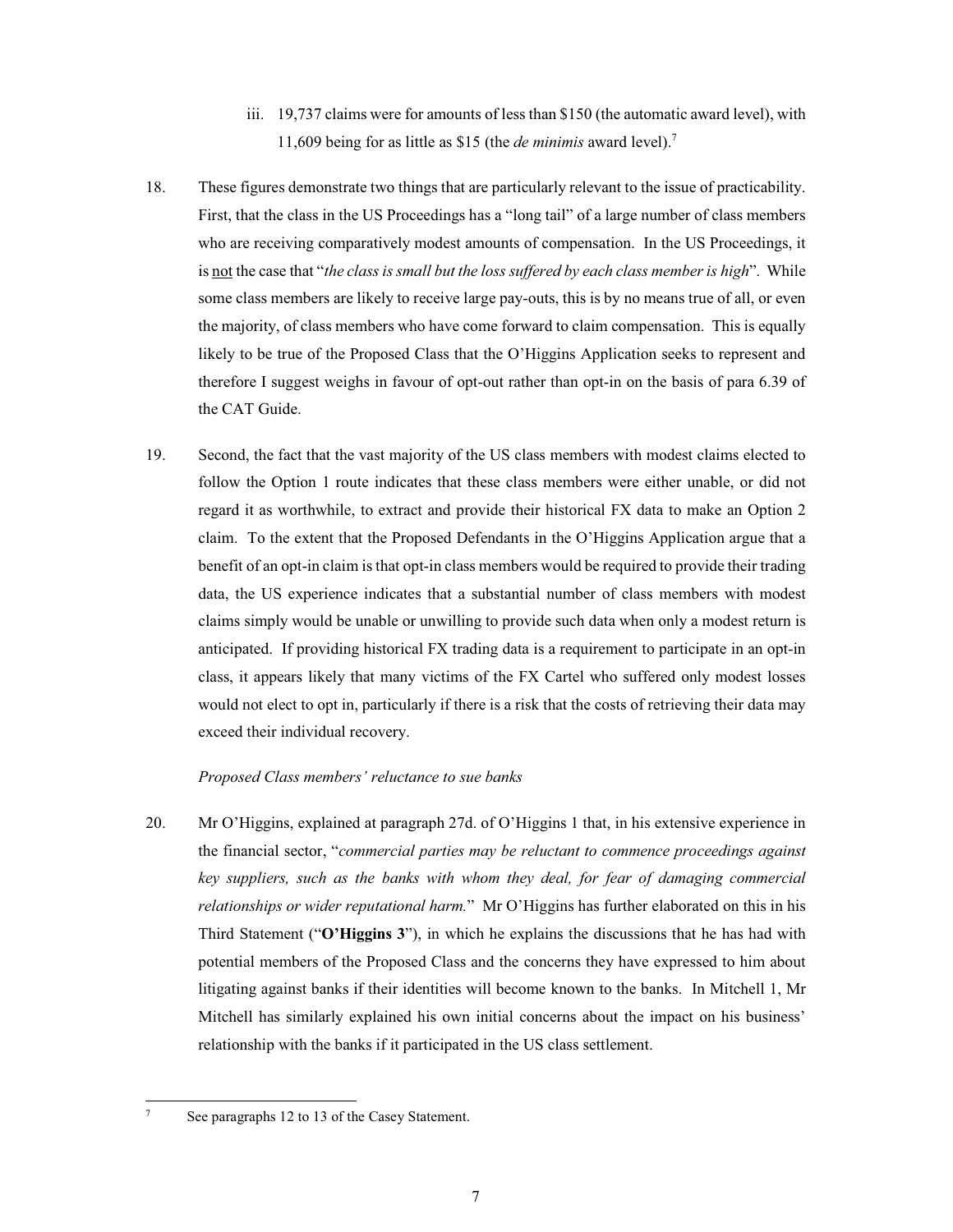- 21. My firm has observed this same reticence. Scott+Scott has been monitoring events in relation to the illicit conduct in the FX global market since these allegations began to surface. This has involved discussing the matter with clients, as well as with other entities that are likely victims of the Proposed Defendants' anticompetitive conduct. The content of those discussions is privileged. Nevertheless, my own experience and those of my colleagues gained through talking to these people is that, notwithstanding their desire for compensation, they are generally reticent to participate in an individual or an opt-in action due to nervousness about visibly taking legal action against the banks with whom they have an ongoing commercial relationship.
- 22. This reluctance to sue the banks is one key element that goes to the practicability of bringing an opt-in action. Whether or not class members would, in fact, face retaliation or harm to their relationship with the banks by joining an opt-in action is irrelevant (and for the avoidance of doubt, I express no view in this statement on the likelihood of this); the mere concern about the possibility of such retaliation or damage to important banking relationships is sufficient to be a significant hurdle to any opt-in action.

### Issues with access to data

- 23. Another element of the practicability of building an opt-in class action is the requirement to obtain sufficiently complete and accurate data at an early stage that would permit an adequate "book build" for an opt-in FX action. The products relevant to the Proposed Collective Proceedings are not the archetypal "widgets" that competition lawyers classically theorise about, but instead complex financial instruments. Unlike a "widget" cartel where a homogenous or largely homogenous product may have been bought at the same price for considerable periods between price rises, FX prices change in milliseconds and many different currency pairs were affected by the FX Cartels. As I explained at paragraph 12b. of my First Statement, in the United States, US Settlement Class members who elected to have their share of the damages calculated on the basis of their own data were asked to provide: class member name, counterparty, location of executing bank, class member ID, venue, prime broker, transaction ID, FX transaction type, trade date, timestamp, time zone, trade rate, base currency, quoted currency, whether the class members bought or sold the base currency, base amount, contra amount, and the value date. Although not all this data is necessarily needed to calculate a class member's loss, it is indicative of the complexity of the data that is or may be recorded in relation to every individual FX trade.
- 24. The FX Cartels took place between 2007 and 2013, so the trading data relevant to the cartel period is now between 8 and 14 years old. Even in the case of sophisticated entities that trade significant volumes of FX products, a considerable effort is likely to be needed in order to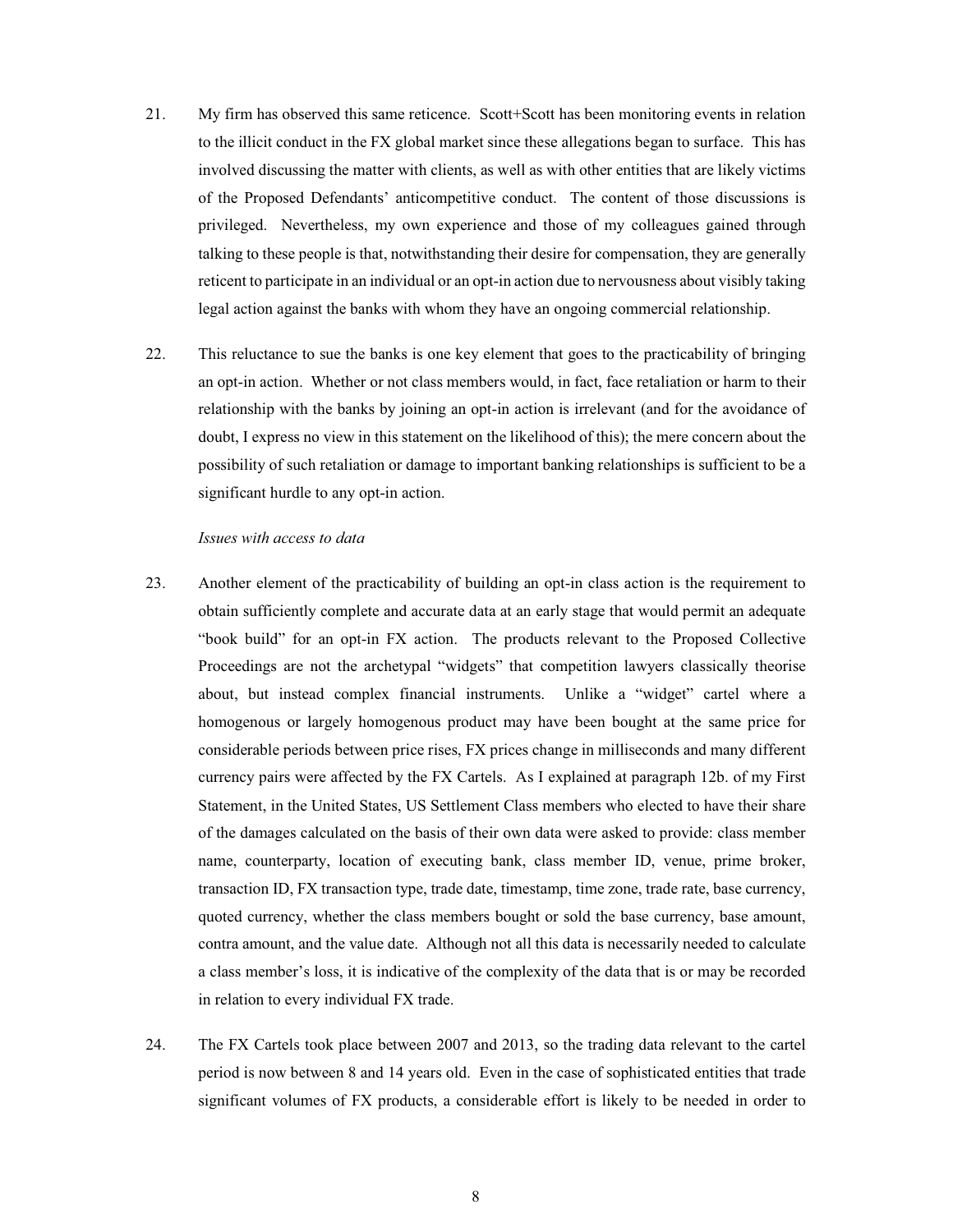retrieve the relevant data. Mr Mitchell explains in Mitchell 1 the amount of work that was involved in retrieving data for his business in order to submit an Option 2 claim in the US Proceedings, even though his business maintained records of all its FX trading (other than for a short period where it had suffered from an IT systems failure).

- $25.$ Based on my and my firm's experience of speaking to potential class members about the losses that they may have suffered as a result of the FX cartel, I do not believe it typically to be a simple or quick exercise for entities that have traded FX to obtain sufficiently complete data to be of real utility for the experts with whom we work to analyse. In my view, many entities that traded FX during the Cartel Period, particularly smaller entities or those that traded a smaller volume (for example because it was only a peripheral activity for their business) are unlikely to want, or to be able to, undertake this exercise simply to form a view as to whether or not to opt in to a class action that has, at the time of opting-in, no guarantee of success (which can be contrasted with an opt-out scenario as I explain below). This raises a very real risk of leaving out many of the potential members of the Proposed Class.
- 26. As I explained at paragraph 12b. of my First Statement and at paragraph 17 above, distribution in the US Proceedings has been carried out based, in part, on the Option 1 Claim model whereby a class member's claim is valued by the US claims administrator based on an estimate of the class member's eligible transaction volume using data provided by the US defendant banks. My colleagues in the US believe the transaction database to be one of the largest ever assembled for use in a single piece of litigation, if not the largest.<sup>8</sup> The scale of the data collection – including the range of data, sources and nature of the information  $-$  is telling for the following relevant reasons:
	- a. It demonstrates that the involvement of the Proposed Defendants is very helpful to obtaining a complete and "clean" data set. This is also reflected by the position Professor Francis Breedon takes at paragraphs 6.36 and 6.37 of his amended expert report dated 28 January 2020 (the "Breedon Report"). It is also notable that when Mr Mitchell's firm obtained its trading data from the banks and cross-checked it against its own records, the data was almost identical (see Mitchell 1 at 30).
	- b. It also reinforces my comments above in relation to the difficulties the Proposed Class (in particular, the smaller members) would face in presenting adequate data in an opt-in action to be able to determine that their participation was worth the initial effort. Many members of the Proposed Class may be unable to do this alone without data from the defendant banks

See paragraph 17 of my First Statement.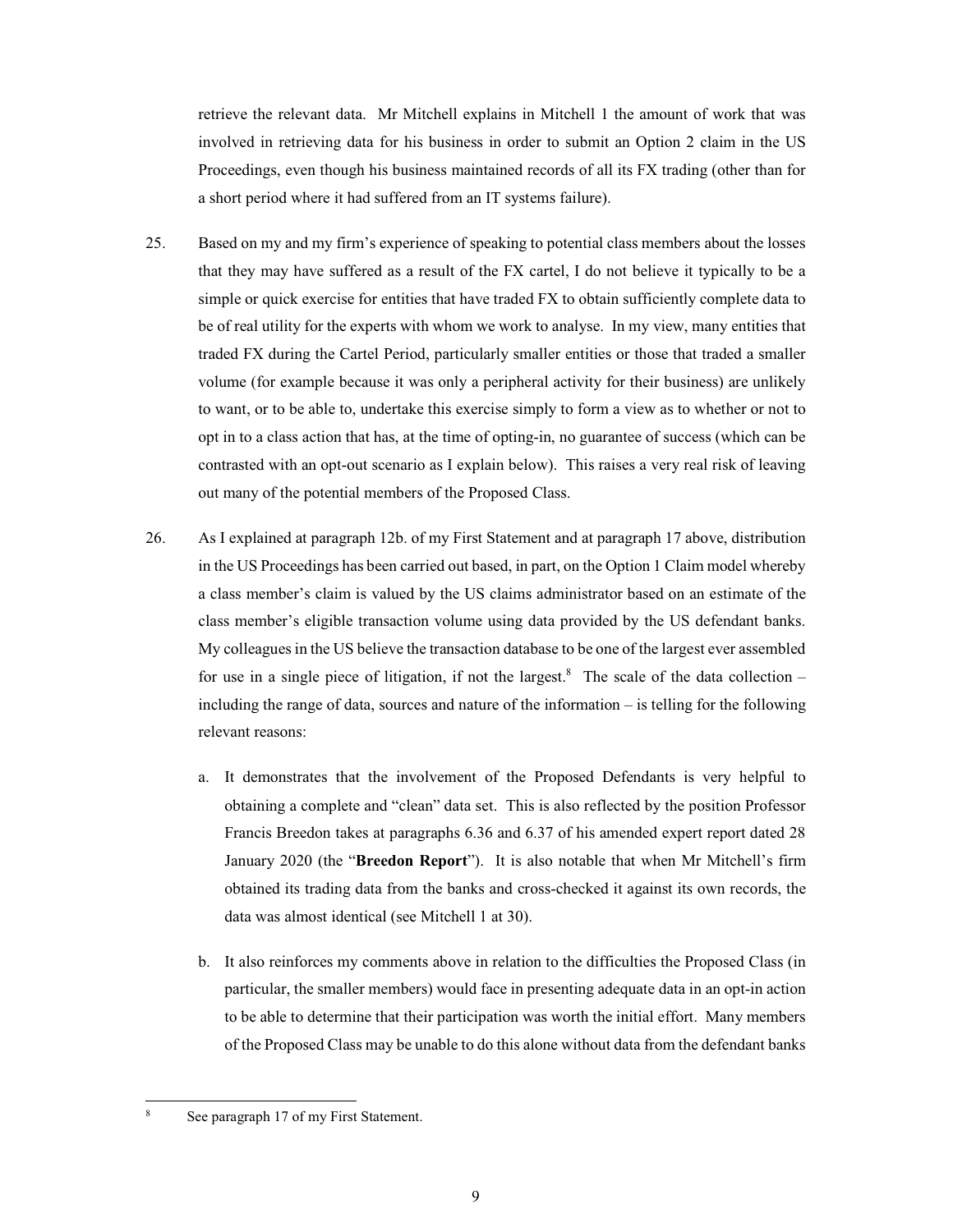and without seeking further data from, for example, their prime broker and/or other non-Defendant banks with whom they traded. Again, while Mr Mitchell was able to obtain his business's trading data from the banks, it was not a quick process and he was nervous that seeking the data would damage his relationship with the banks (see Mitchell 1 at 29).

27. By structuring the Proposed Collective Proceedings as an opt-out action, the O'Higgins Application very significantly ameliorates these issues. It is a very different proposition to invite a class member to produce data to participate in a distribution of a damages pot that is already on the table than to ask a potential class member to undertake a time-consuming data collection exercise when the possibility of obtaining damages is still uncertain, is likely to occur years in the future (if at all), and when obtaining that data (e.g. from a prime broker bank) may be seen as risking harming important banking relationships by helping the instigation of litigation against the banks.

### Costs of an opt-in action

- 28. In addition, I note that a key benefit of an opt-out action for class members is that they are not required to pay any portion of their recovery to lawyers or litigation funders. Rather, they keep the full amount determined by the claims administrator under the distribution model approved by the Tribunal, while the litigation funder funds the claim in anticipation that it will be paid out of undistributed damages. Based on my experience from contact with potential class members, I believe that this aspect is likely to be very appealing.
- 29. By contrast, in an opt-in claim, there would be no undistributed damages, as damages would be awarded in favour only of those entities who had proactively joined the claim. As explained by Mr Purslow in Purslow 2, a funder would therefore have to take a proportion of each class member's damages pay-out in order to be repaid and receive a return on the costs of funding a claim. For potential class members, the prospect of having to give up a proportion of the damages to a litigation funder, while not necessarily a bar to participation, may make opting-in less attractive, particularly for those who anticipate that their damages pay-out will be comparatively small even before paying the funder.

### Conclusions on the Response

30. As illustrated in the preceding paragraphs, the Proposed Defendants' assertions about the makeup of the Proposed Class and the practicability of an opt-in action are factually wrong. Due to the reluctance of businesses to sue banks and to the effort involved in data collection, if the Proposed Collective Proceedings were to be run as an opt-in action, the result would likely be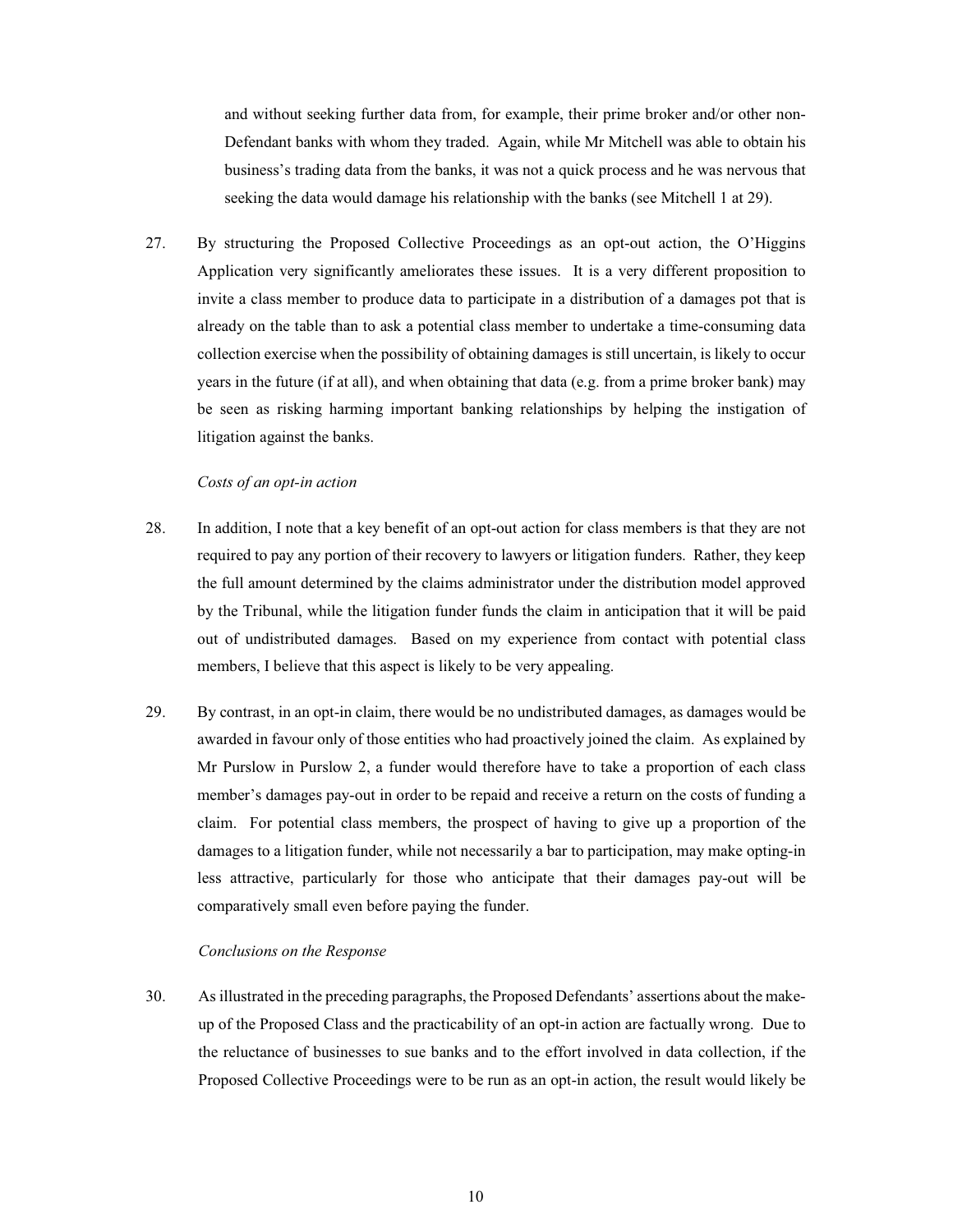that a significant number of potential members of the Proposed Class would be effectively precluded from joining the action.

#### П. THE CARRIAGE ISSUE

#### $\mathbf{A}$ . SSU and the firm's competition litigation experience

- 31. SSU was incorporated in October 2015 and, as explained above, is an affiliate of SSAAL, an internationally recognised law firm with market-leading expertise in, amongst other fields, competition and securities litigation in the US.
- 32. SSAAL was founded in 1975 and began its complex litigation (i.e. securities and antitrust) practice in 1997. SSAAL is today one of the leading plaintiff firms in the US. By way of example, a May 2019 report noted that SSAAL had in the period 2013 to 2018 filed 74 claims and obtained 38 settlements with an aggregate value of over USD 3.4 billion and an average value of USD 91.3 million (being the highest of the leading antitrust firms, with Quinn Emanuel having an average of USD 67.8 million and Hausfeld having an average of USD 61.07 million).<sup>9</sup>
- 33. Recent major settlements on which SSAAL has served as lead counsel include:
	- a. Alaska Electrical Pension Fund v. Bank of America, N.A., No. 14-cv-7126 (JMF) (S.D.N.Y.). SSAAL served as co-lead counsel in this antitrust class action that alleged 14 major banks and a broker conspired to manipulate the ISDAfix rate, a key benchmark interest rate for a broad range of interest rate derivatives and other financial instruments. The Court approved USD 504 million in class settlements.
	- b. Dahl v. Bain Capital Partners, LLC, No. 07-cv-12388 (WGY) (D. Mass.). SSAAL served as co-lead counsel in this antitrust class action that alleged private equity firms colluded to restrain competition and depress prices paid to shareholders of public companies in connection with leveraged buyouts. Although the US Department of Justice declined to prosecute, the case recovered USD 590.5 million in settlements on behalf of the class.
	- c. In re GSE Bonds Antitrust Litig., No. 19-cv-1704 (JSR) (S.D.N.Y.). SSAAL served as colead counsel in this case brought against 16 major banks and financial institutions, alleging a conspiracy to fix the prices of government sponsored entity bonds and obtained settlements of USD 386.5 million.

<sup>2018</sup> Antitrust Annual Report, Class Action Filings in Federal Court, Published May 2019, pages 25 to 27.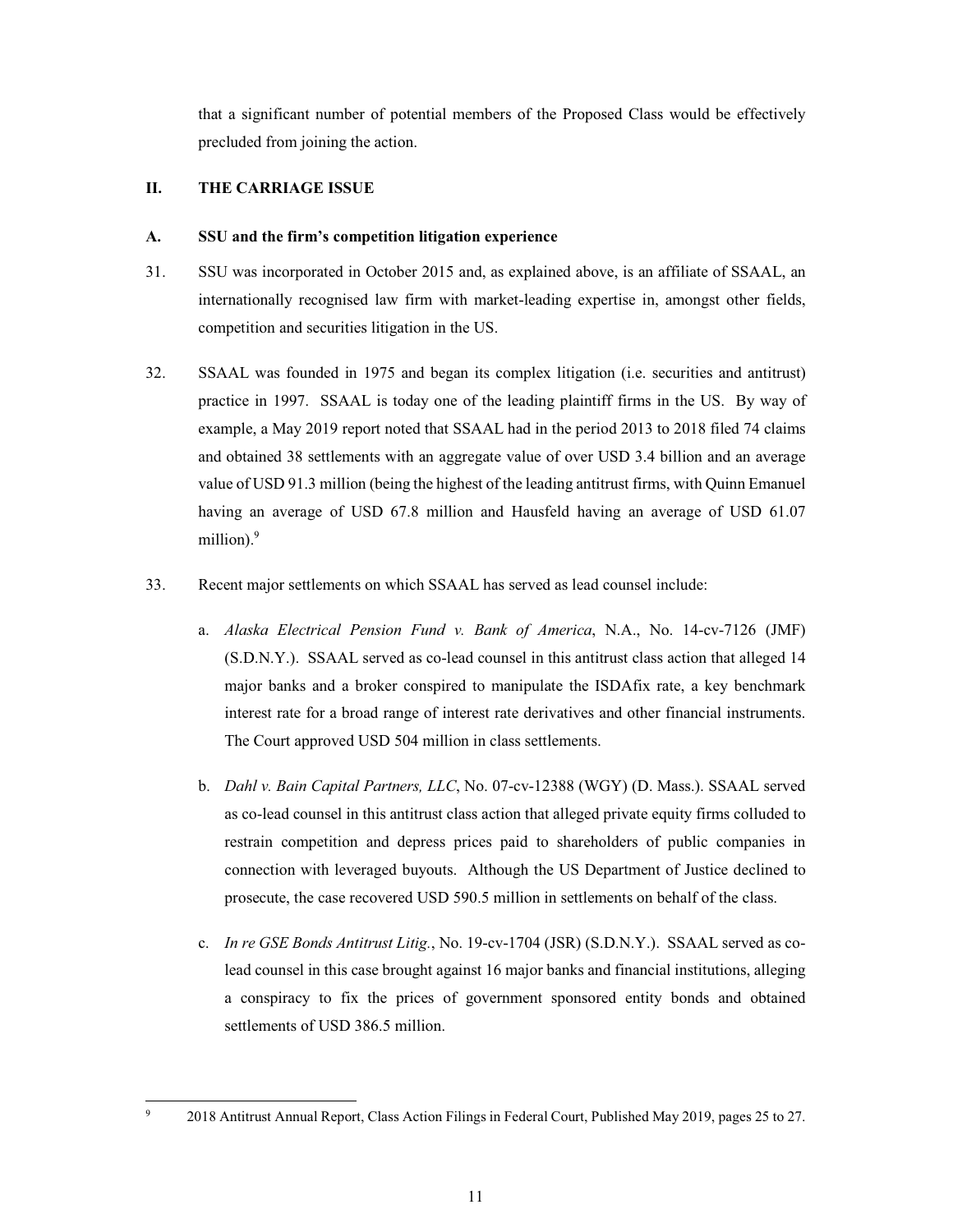- 34. Ongoing cases on which SSAAL serves as lead counsel include:
	- a. In re European Gov't Bonds Antitrust Litig., No. 19-cv-02601 (S.D.N.Y): a class action alleging manipulation in the market for European Government Bonds.
	- b. Klein v. Facebook, Inc., No. 20-CV-08570 (LHK) (N.D. Cal.): a class action representing advertisers challenging Facebook's alleged monopoly over the social advertising market.
	- c. *In re Cattle Antitrust Litig.*, No. 19-cv-1222 (D. Minn.): a class action alleging a conspiracy among USA's dominant meat packers to suppress feed cattle prices.
- 35. SSAAL is also deeply experienced in securities, consumer, and data breach litigation.
- 36. In terms of Scott+Scott's UK office, SSU began operating as an English law firm on 1 April 2016. SSU is a specialist dispute resolution firm whose solicitors have extensive expertise in competition litigation. While SSU is primarily a claimant firm, its solicitors have experience acting for both claimants and defendants.
- 37. In the approximately five years since SSU began operating, the firm has been involved in some competition damages actions before the Courts of England  $&$  Wales and the Tribunal, including the following proceedings:
	- "Maritime Car Carriers": SSU is representing Mark McLaren Class Representative  $a<sub>z</sub>$ Limited in its application to commence collective proceedings before the Tribunal pursuant to section 47B of the Competition Act 1998 against various providers of maritime car carrier services (also referred to as "roll on-roll off" shipping). The claim was filed on 20 February 2020 and arises from the Commission's infringement decision adopted on 21 February 2018 which found that the proposed defendants were involved in horizontal anticompetitive and collusive arrangements concerning deep sea car carrier services. The proposed class that Mark McLaren Class Representative Limited is seeking to represent includes all persons (other than certain excluded persons) who between 18 October 2006 and 6 September 2015 purchased or financed in the UK new cars or light-medium weight commercial vehicles and were required to pay an unlawfully inflated delivery charge in respect of those vehicles as a result of the cartelists' unlawful and anti-competitive conduct. The hearing to consider the collective proceedings order application has been listed to commence on 29 November 2021.
	- b. "Interchange": SSU is representing over twenty different client groups (including Vodafone, Hermès, GrandVision (Vision Express), Pendragon and Soho House) in their claims against Visa and Mastercard relating to the multilateral interchange fees those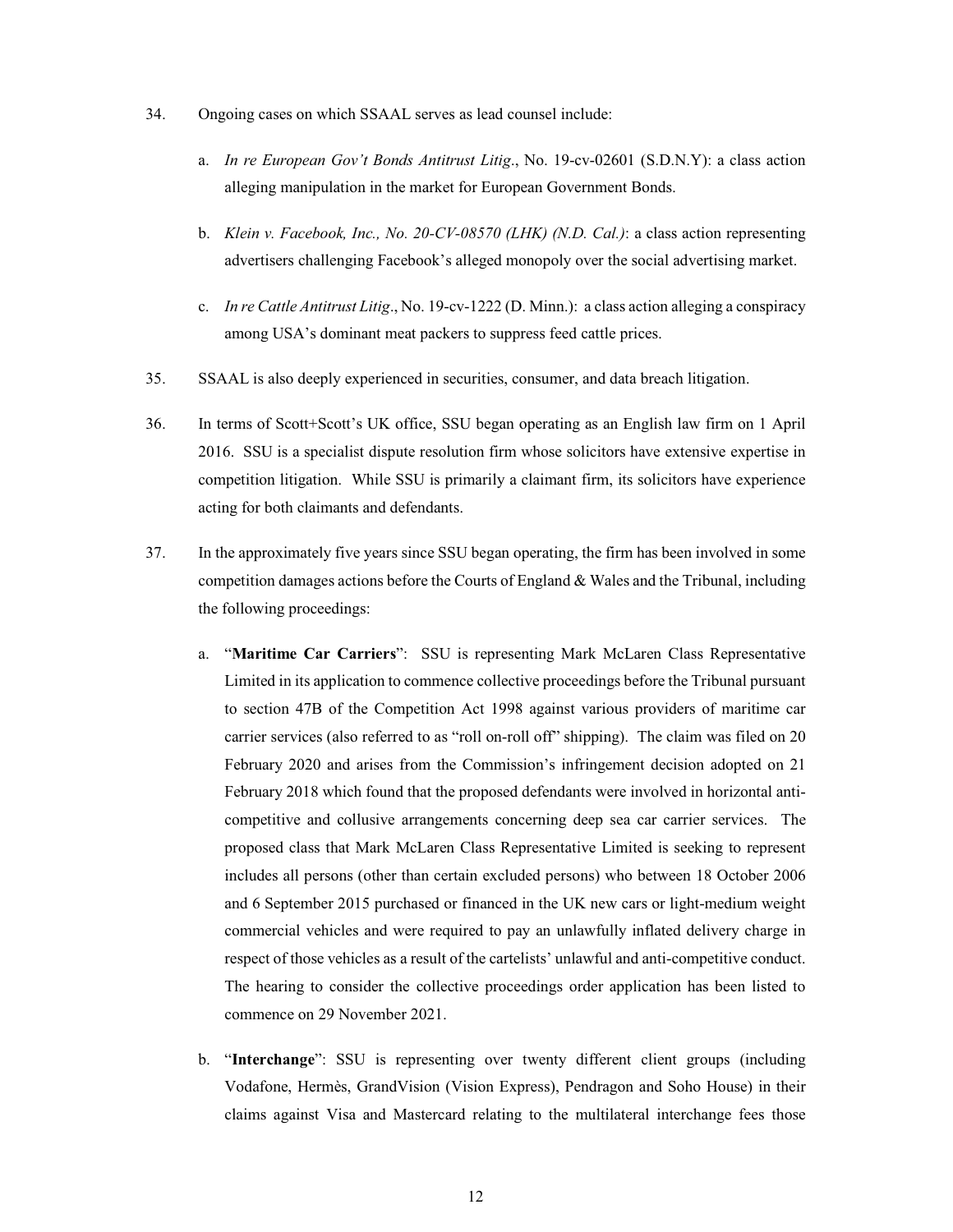credit/debit card companies imposed and which have been found to infringe European competition law.

- c. "Aluminium": SSU is advising companies within the Kodak group in a claim before the English High Court against certain companies that, Kodak alleges, engaged in coordinated, unlawful conduct to cartelise the market for aluminium warehousing licensed by the London Metal Exchange and restricted supplies of aluminium for purchase on the spot market.
- 38. In addition to its contentious competition law practice, SSU acts on general commercial litigation mandates, international arbitrations and data privacy claims. The following active cases give an illustration of the nature of the matters SSU advises on:
	- a. "TikTok": SSU is advising Ms Anne Longfield OBE (as litigation friend to the proposed class representative, a child) in a representative claim under Rule 19.6 of the Civil Procedure Rules against ByteDance/TikTok concerning the collection, processing and exploitation of children's personal data through the TikTok app in breach of the General Data Protection Regulation.
	- b. "Benyatov": SSU is advising Mr Vadim Benyatov in bringing a claim against his former employer, Credit Suisse, in relation to breaches of tortious and implied contractual duties which the Bank owed to Mr Benyatov. Despite acting at all times in accordance with international banking standards, Mr Benyatov was detained and wrongly convicted of various crimes in Romania as a result of carrying out his role as an investment banker. Mr Benyatov seeks damages for Credit Suisse's failure to adequately assess the risks of him carrying out his job, and for breach of Credit Suisse's obligation to indemnify him for the losses that he has suffered as a result of performing his duties for the bank. This case was highlighted by The Lawyer as one of its top 20 cases of 2020 and Law360 has listed it as one of the top 20 Financial Services claims to watch in 2021.
	- c. Investor-state arbitration: SSU is advising two Indian investors in an investor-state arbitration claim against a Southeast European State relating to the expropriation of two mines.
- 39. In addition to the US and UK offices, Scott+Scott has an office in Amsterdam which operates as part of SSAAL and which was established on 29 March 2019, and an office in Berlin which operates through Scott+Scott Germany LLP, established on 14 December 2020. The philosophy of Scott+Scott as a firm is that the network of offices should function as a single entity. In this regard, our London team work closely with our colleagues in the US, the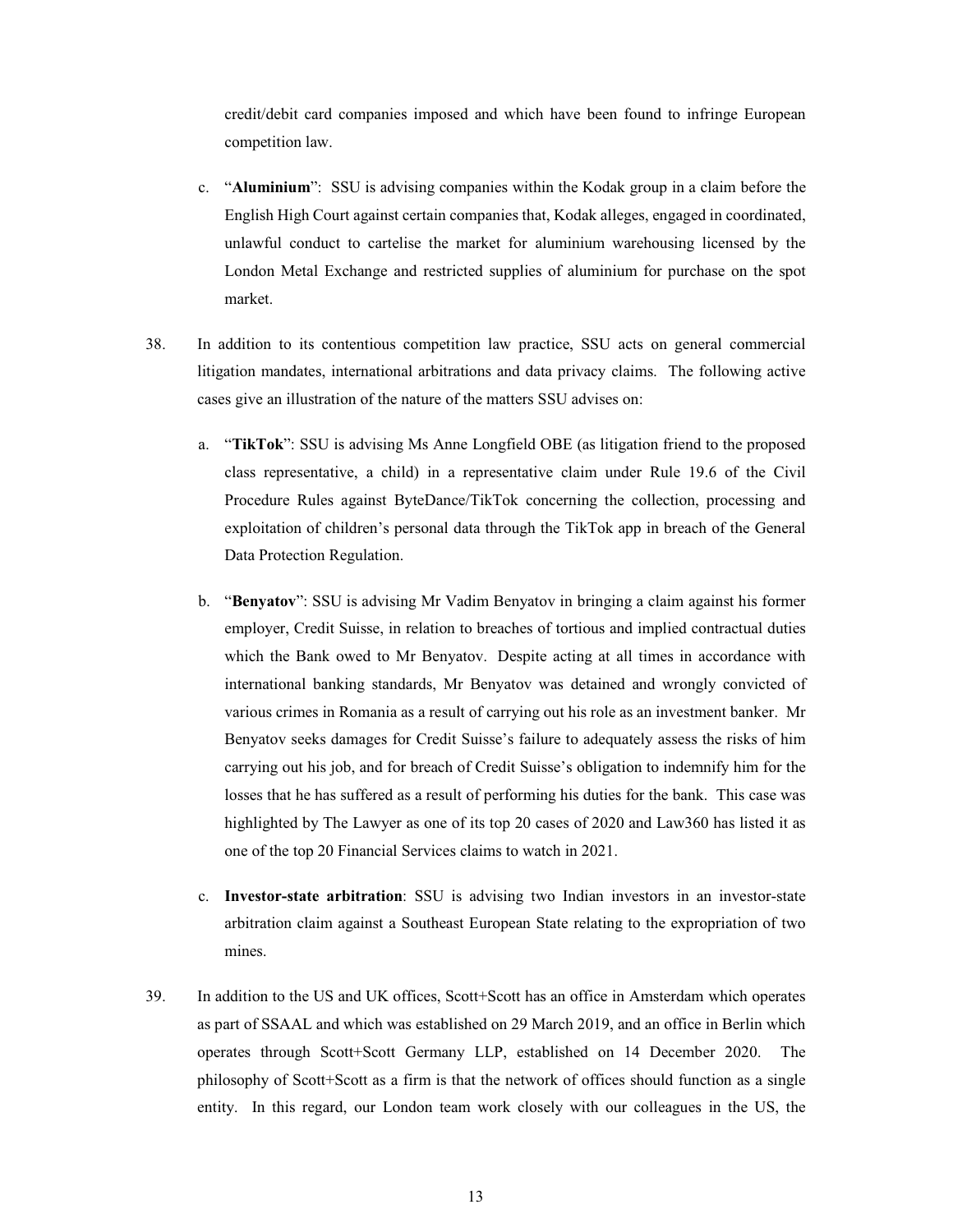Netherlands and Germany, cross-staffing on matters before the courts of each relevant jurisdiction and, in doing so, leveraging the wealth of experience from across Scott+Scott's offices to the benefit of our clients. This is reflected in the biographies of the SSU "core team" in the Annex, with our London team playing an active role in supporting our Amsterdam colleagues in cases before the courts of the Netherlands, for example.

40. Our SSAAL colleagues in the Netherlands currently have a number of competition law cases active before the Dutch courts, including in relation to claims arising from cartels in the markets for cables, trucks and Italian corrugated cardboard.

#### $\mathbf{R}$ The legal team advising O'Higgins

- 41. The "core team" of lawyers with carriage of the Claim at SSU have acted on some of the leading and formative competition law cases before the Tribunal and the Courts of England & Wales, as well as the courts and tribunal of other jurisdictions including: rail prices<sup>10</sup>: gas insulated switchgear<sup>11</sup>; synthetic rubber<sup>12</sup>; polyurethane foam<sup>13</sup>, paraffin wax<sup>14</sup>, mechanical carbon and graphite products<sup>15</sup>, the enforceability of licences for standard essential patents in the mobile telephony market<sup>16</sup>, power cables<sup>17</sup>, and air cargo<sup>18</sup>. The core team also has experience of working in investigations by the Commission and other national competition authorities, including in relation to the financial sector (including LIBOR (EIRD, YIRD, and CHIRD) and loan syndication). The Annex contains short biographies of the core team's relevant experience.
- 42. SSU are working on the Proposed Collective Proceedings alongside team of barristers led by Daniel Jowell OC with a wealth of experience in competition law matters. Short biographies are included in the Annex and the full CVs of the counsel team are included at BAH25.
- 43. Although this "core team" of solicitors and barristers has carriage of the O'Higgins Application, SSU is able to call on the further assistance from others within both its London office and the wider Scott+Scott network. I also note that SSU has:

15 Emerson Electric Co and others v Morgan Crucible Company PLC (Case 1077/5/7/07).

<sup>10</sup> Enron Coal Services Ltd (in liquidation) v English, Welsh and Scottish Railway Ltd [2011] EWCA Civ 2.  $11$ 

National Grid Electricity v ABB Ltd and Others [2012] EWHC 869 (Ch).  $12$ 

Cooper Tire & Rubber Co Europe Ltd v Shell Chemicals UK Ltd [2010] EWCA Civ 864.  $13$ Breasley Pillows Limited and Others v Vita Cellular Foams (UK) Limited and Others (1250/5/7/16).

 $14$ Sintesi e Ricerca S.p.A & Others v Royal Dutch Shell plc & Others (HC-09-C02672), Carberry Candles. Limited & Others v Royal Dutch Shell plc & Others (HC-11-C03407).

<sup>16</sup> Unwired Planet v Huawei [2018] EWHC, HP-2014-000005.

 $17$ Britned Development Limited v ABB AB & anor [2018] EWHC 2616 (Ch).

 $18\,$ Emerald Supplies Limited and Others v British Airways Plc (HC-08-C02648).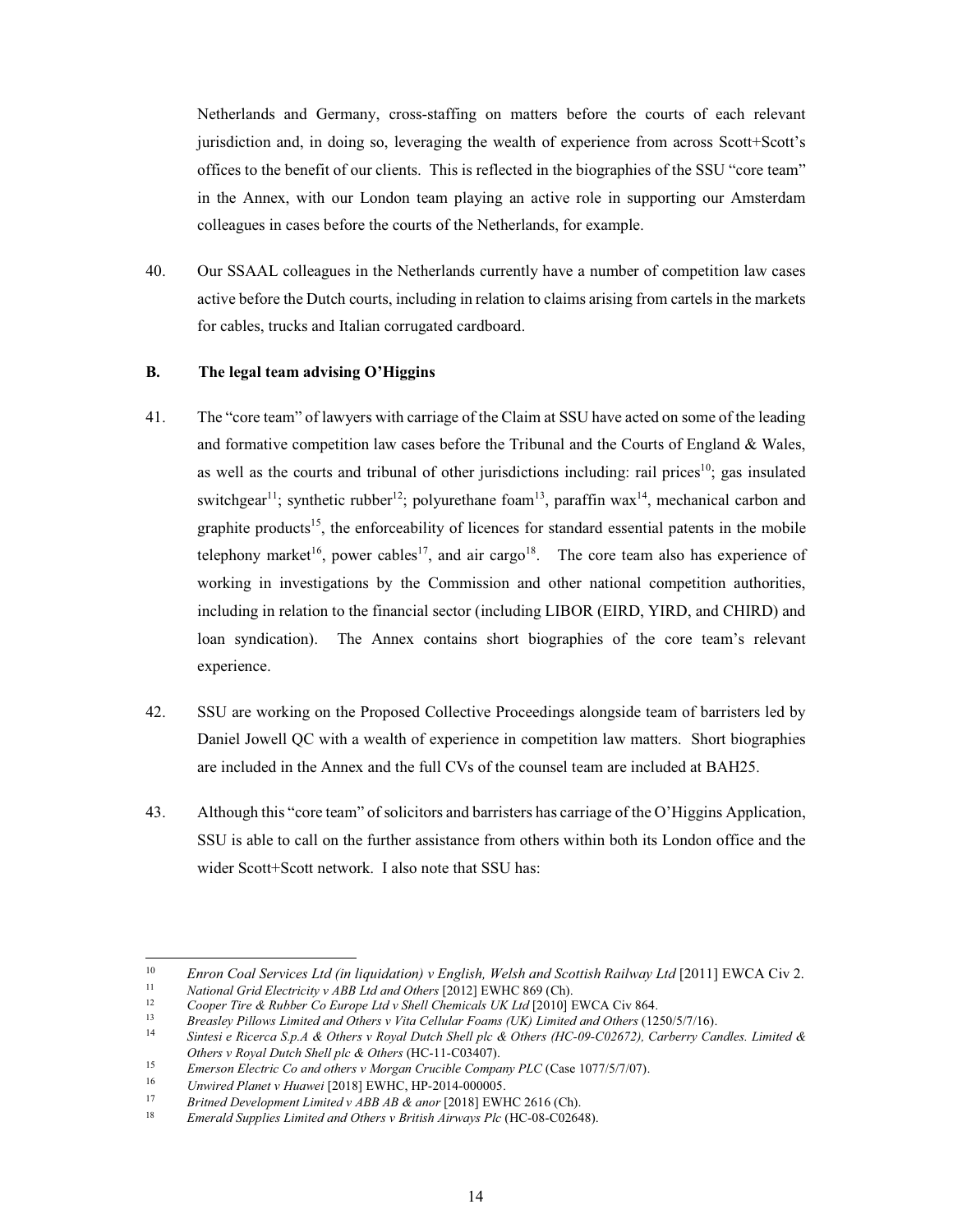- a. a dedicated Litigation Support Director, who has a wealth of experience organising and running disclosure and other document reviews, as well as being the principal point of contact for third party vendors such as claims administrators and e-discovery companies;
- b. a Data Protection Officer, who handles all aspects of data privacy for SSU and its affiliates, including in relation to compliance with the General Data Protection Regulation and related national legislation; and
- c. extensive experience in organising and managing teams of contract paralegals, whether it be in the context of disclosure reviews or on other projects.

# **C. US Proceedings**

# *Scott+Scott's experience in FX litigation*

- 44. In addition to the considerable experience in competition litigation in general that I highlight above, SSU is able to draw from Scott+Scott's specific, detailed "institutional knowledge" of FX litigation in the US. For the avoidance of doubt, Scott+Scott has taken steps to ensure that there is no risk of a breach of any of the confidentiality provisions and arrangements in place in the US Proceedings (see paragraph 7 of my First Statement).
- 45. As I address in my First Statement, SSAAL instigated and is co-lead counsel in the US Proceedings. By way of recap of the background to the US Proceedings, as I explained in my **First Statement:** 
	- a. On 1 November 2013, SSAAL filed the first FX claim in the US District Court for the Southern District of New York<sup>19</sup> (the "District Court").
	- b. After a hearing on 13 February 2014, the District Court consolidated all the cases into the US Proceedings and appointed SSAAL as interim lead counsel. SSAAL's appointment as lead counsel was based on factors including its work in identifying and investigating the claim, its experience in handling class actions and antitrust claims, its knowledge of applicable law and the resources it had committed.
	- c. SSAAL invited Hausfeld to join it as co-lead counsel and subsequently requested that the District Court approve Hausfeld's involvement. SSAAL's appointment by the District Court as lead counsel, and SSAAL's request to invite Hausfeld to serve as co-lead counsel, were contested by Quinn Emanuel Urquhart & Sullivan, LLP. At a hearing on 3 March

<sup>19</sup> Haverhill Ret. Sys v Barclays Bank PLC, Case No. 13-cv-77893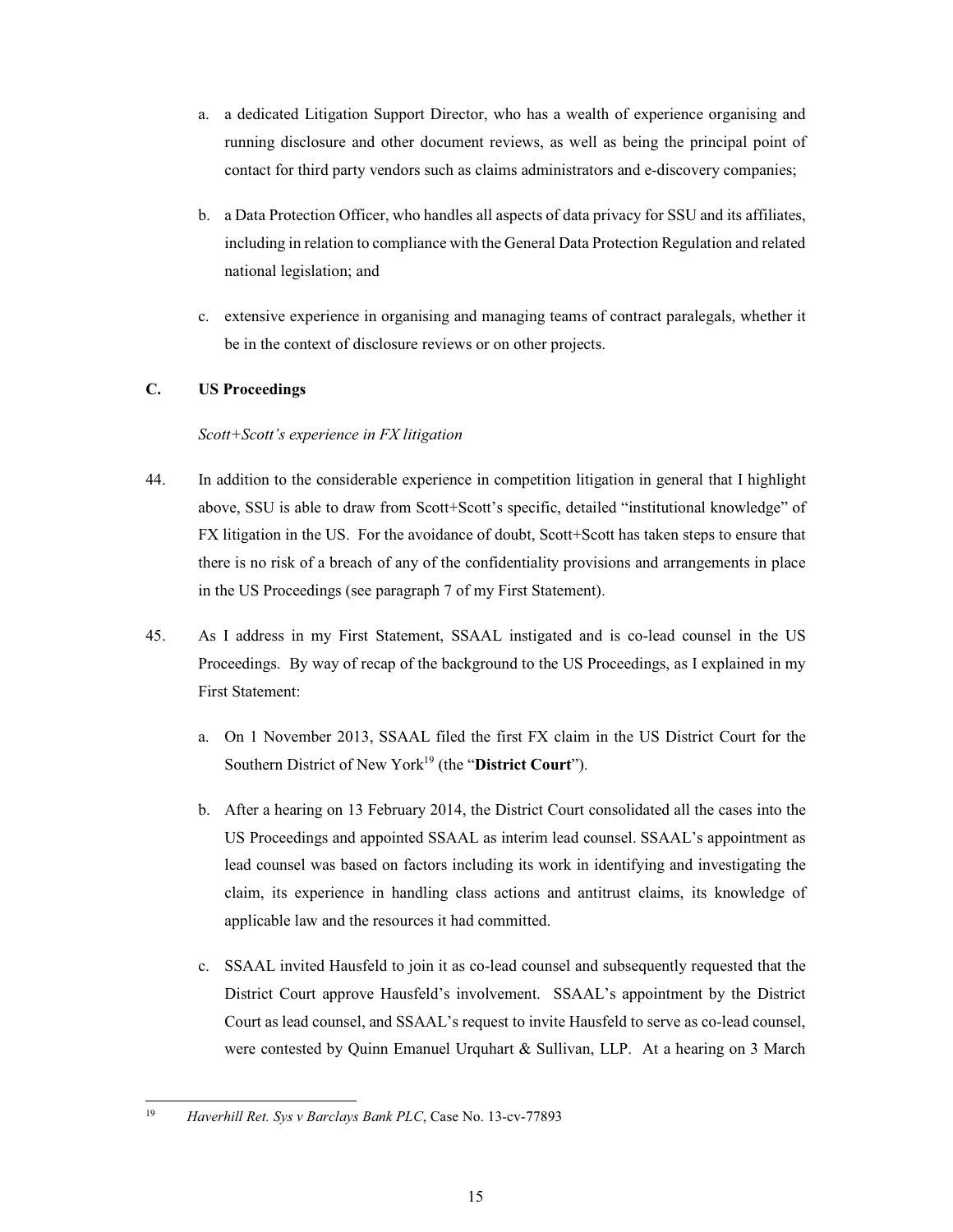2014 the District Court reaffirmed its appointment of SSAAL and Hausfeld as interim colead counsel for the claims.

- 46. As explained in paragraph 80. of my First Statement, SSAAL's contributed the most attorney hours to the prosecution of the US Proceedings, having worked 74,625.20 hours through to 31 December 2018,<sup>20</sup> compared to Hausfeld's 34,949.50 hours.
- 47. The result of the foregoing is that SSU is able to rely on the unparalleled expertise of the lawyers who have led the US Proceedings from the beginning and who have succeeded in obtaining settlements totalling \$2,310,275,000 to date for the US Settlement Class.
- 48. For completeness, I take this opportunity to provide the Tribunal with an update in relation to the US Proceedings, as I did in my First and Second Witness Statements. Further to the District Court ordering certification of the US class on 3 September 2019, the following developments have taken place since then:
	- a. As noted in paragraph 10 of my Second Witness Statement, the proceedings against Credit Suisse were ongoing  $-$  this remains the case.
	- b. Plaintiffs filed their motion to approve the form and manner of notice to the certified litigation class on 30 September 2020. No oppositions to the notice were filed.
	- c. On 19 November 2020, the District Court approved the form and manner of notice to the certified litigation class. Notice to the Litigation Class commenced on 18 December 2020.
	- d. On 29 January 2021, Credit Suisse served its opening brief in support of a motion for summary judgment.
	- e. The deadline for class members to opt out of the Litigation Class was 17 February 2021.
	- f. Fact depositions were finished on 4 March 2021. In total, Credit Suisse took 27 depositions of the Plaintiffs and/or their investment advisers. The Plaintiffs took 55 fact depositions from the Defendants (both Credit Suisse and the Settling Defendants) and eight Rule  $30(b)(6)$  depositions (which are depositions as to the knowledge of a corporation) from Credit Suisse, JPMorgan, Natwest/RBS, Barclays, Citi, UBS, BNP and Deutsche Bank.

 $20<sup>2</sup>$ The last day included in US counsels' fee application in relation to approval of the settlements with 15 of the 16 bank defendants. See the Declaration of Daryl F. Scott filed on behalf of SSAAL as part of the Joint Declaration for Settlement Approval and Attorneys' Fees (BAH4/95) (exhibits omitted).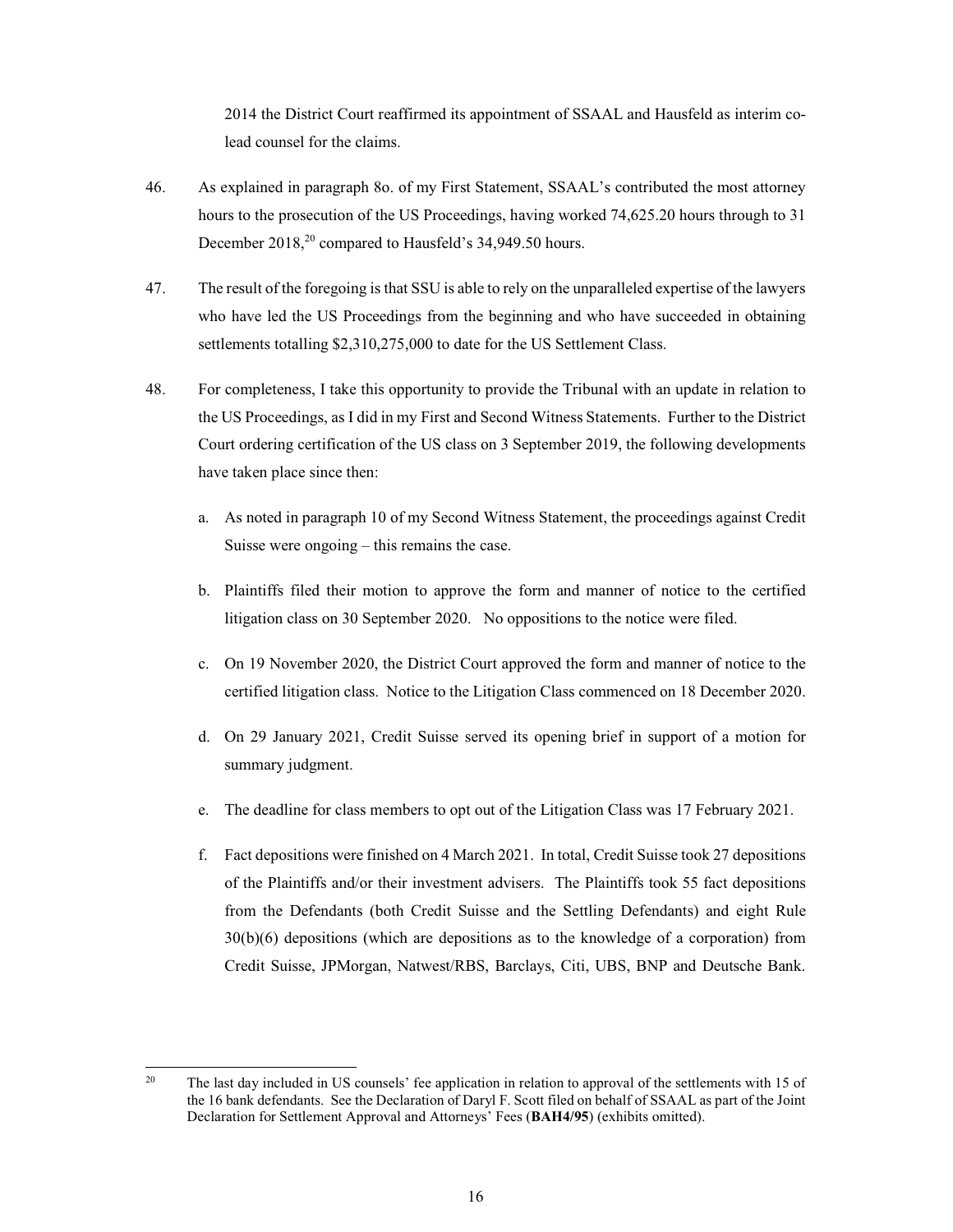Due to restrictions caused by the COVID-19 pandemic, depositions have proceeded remotely in general in 2020-2021. Discovery has now closed.

g. On 5 March 2021, the Plaintiffs served their memorandum in opposition to Credit Suisse's motion for summary judgment and cross-motion for summary judgment. On 9 April 2021, Credit Suisse filed their responsive brief. The Plaintiffs' brief in response is due on 28 April 2021 and the parties will file the complete summary judgment briefing in the United States District Court for the Southern District of New York on 30 April 2021. The combined briefing includes several hundred exhibits, most of which are transcripts from multi-bank chat rooms. It is understood that a significant volume of information will be made public with the completion of the briefing, much of which may be relevant for this claim.

#### D. **First mover investment**

- 49. When considering the Carriage Issue, it is important to bear in mind the context of the Evans Application within the Proposed Collective Proceedings. As the Tribunal is aware, the Evans Application was filed on 10 December 2019, over four months after the filing of the O'Higgins Application on 29 July 2019. I address timings in further detail in section E below.
- 50. The reality faced by O'Higgins when bringing the Proposed Collective Proceedings was that there was a considerable investment to be made, risks to be taken and challenges to be overcome as the "first mover". There was no other action to copy or use as a starting point for developing the claim. The risks – in the form of the unknown – were disproportionately higher for O'Higgins than those faced by the Evans Application, which seeks to represent broadly the same class of affected persons as those described by the O'Higgins Application. This evident in a number of ways discussed below.

### Case initiation and funding

51. As the first applicant to bring the Proposed Collective Proceedings, Mr O'Higgins (as sole director of O'Higgins) and his legal team had to dedicate extensive time and resources to establishing the basis for a UK collective action, including the legal basis for, and the financial viability of a collective action in relation to the FX market. Financial viability had to be considered from the perspective of the class members, the litigation funder, the after-the-event ("ATE") insurers, the solicitors and any other stakeholders.

Building the legal case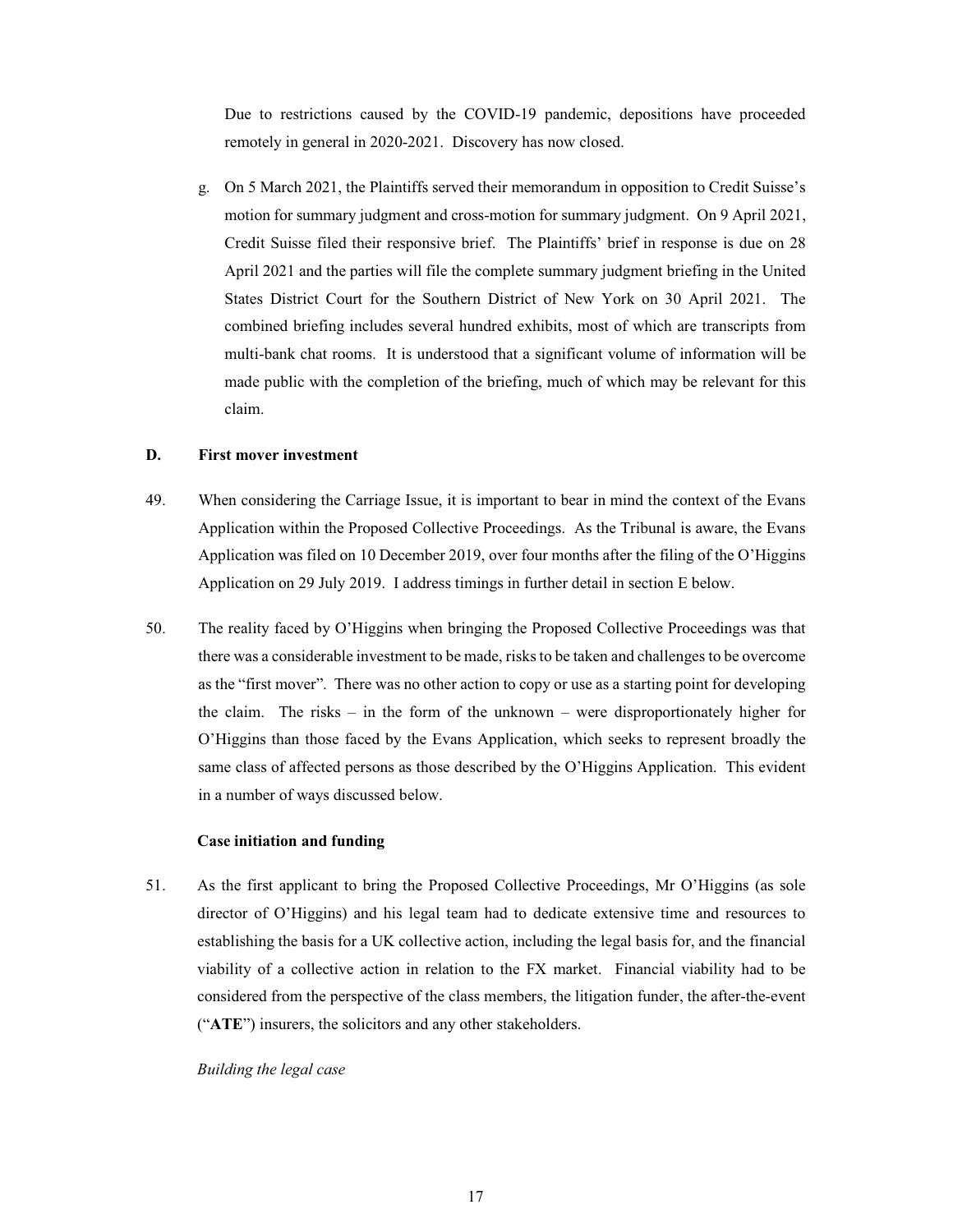- 52. The following work was required to build a case that would be of sufficient quality to attract a litigation funder and ATE insurers:
	- a. Considering the anticipated scope of the Settlement Decisions and the fact pattern of the claim based on our extensive monitoring the Commission's investigation and careful analysis of the decisions of other competition regulators and financial authorities across the globe.
	- b. Assessing the best structure for the claim based on an extensive analysis of the nature, size and make-up of the FX market and the conduct in the FX Cartels and applying these facts to the Tribunal's legal test for granting a collective proceedings order ("CPO").
	- c. Developing the case theory, including considering likely defence arguments/strategies such as jurisdiction challenges, applicable law and pass-on.
	- d. Working with the team of experts<sup>21</sup> to estimate the losses arising from the Cartels (i.e. the basis for overcharge and damages), the number of members of UK-domiciled class and the likely aggregate loss suffered by that class.
- 53. This considerable work was undertaken with no guarantee that: (a) a strong case could be brought against the Proposed Defendants; or (b) that O'Higgins would have a sufficiently attractive case to convince a third party funder to take the case forward (and after the event ("ATE") insurers to provide cover in respect of it). In any circumstances, this lack of certainty would have presented a considerable risk, but in addition we were carrying out the analysis at a time when the precise landscape of the Tribunal's regime, and in particular the "threshold" for certification was not clear due to the pending appeals from the Merricks collective proceedings before the Tribunal. The O'Higgins Application was brought applying the CPO standard set out by the Court of Appeal in its judgment dated 19 April 2019.<sup>22</sup> On 24 July 2019, just five days before the O'Higgins Application was filed, however, the Supreme Court granted Mastercard's application for permission to appeal the judgment of the Court of Appeal in the Merricks case. As such, we were aware from the outset that we were seeking to bring a legal case in circumstances where the test for a CPO was shifting and could have changed materially for the worse depending on the outcome of the Supreme Court's judgment. As I address below, this added a further level of complexity in seeking to have the action funded.

Acquiring funding

 $21$ See paragraph 38(1)(d) of the O'Higgins Claim Form for details.

 $22$ Walter Hugh Merricks CBE v Mastercard Incorporated & Ors [2019] EWCA Civ 674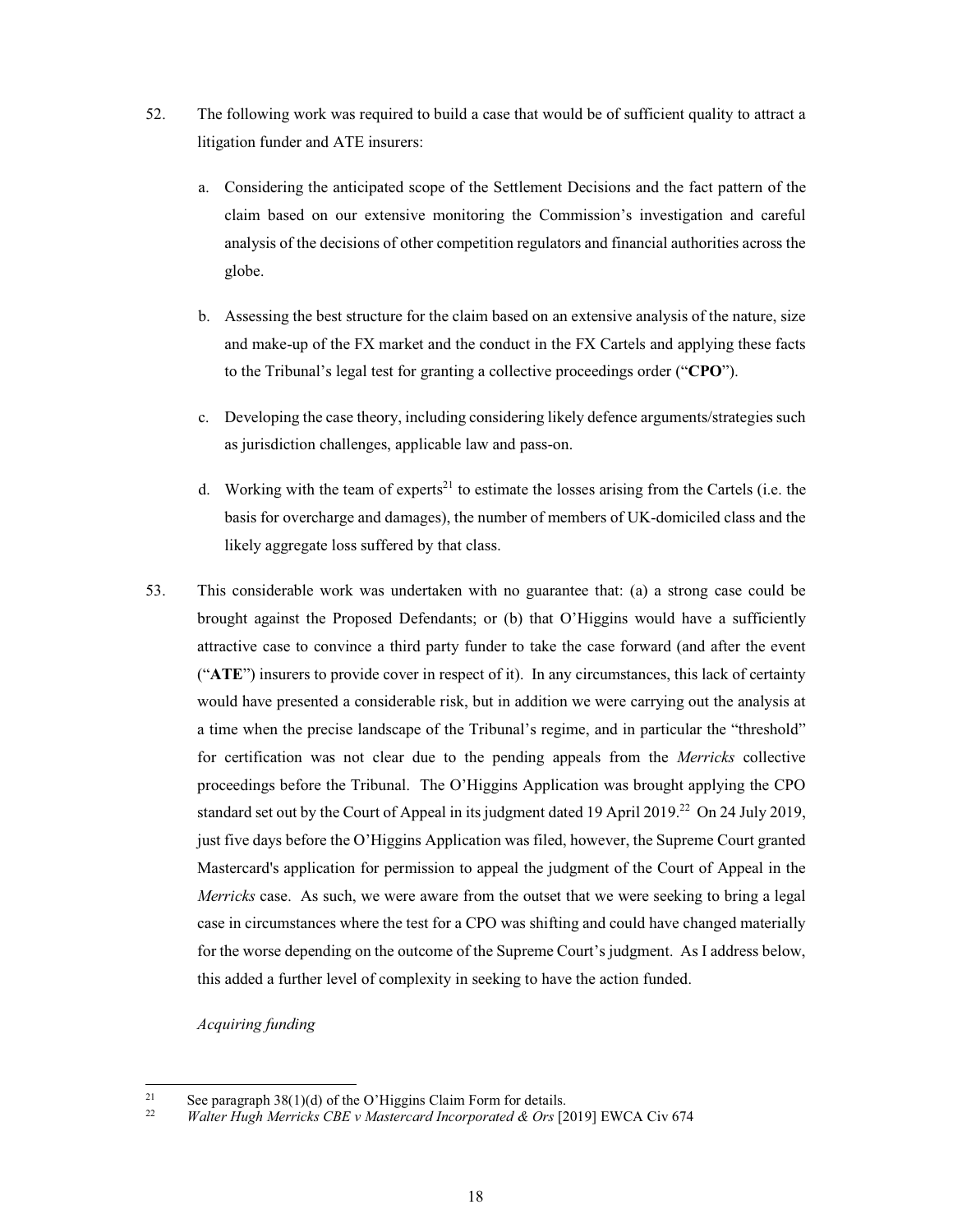- 54. As is made clear by Rule 78(2) of the 2015 Rules (and paragraph 6.33 of the Guide), the ability to demonstrate that an applicant has adequate funding arrangements is an important factor in the Tribunal's decision to award a CPO. As a general proposition, the first party to file will, inevitably, face a greater challenge in seeking to persuade third party funders to provide the very significant capital to fund any prospective claim. This is because the first mover must "start from scratch" in seeking to persuade funders of the viability of any application and its chance of success in order convince a funder that the investment of capital being made is worth the risks. The challenges facing O'Higgins when seeking funding were increased in light of the status of the Tribunal's collective action regime at the time we were approaching funders.
- 55. Even taking into account the considerable work outlined above, obtaining funding for the Proposed Collective Proceedings was not straightforward in 2019. Not only was the regime relatively new (only  $\sin^{23}$  collective actions had been brought at the time the O'Higgins Application was filed on 29 July 2019 and none had received a "final" CPO, although of course no "final" CPOs have been ordered at time of this statement), as explained above, the Merricks claim was the subject of an appeal to the Supreme Court. In light of the relative uncertainty of the procedural landscape at the time, there was no guarantee that simply having a strong case would be sufficient to persuade funders to fund the action, particularly given the very large budgets needed to bring the O'Higgins Application. Both we and any potential funder were taking a substantial risk in bring the action.

# Pre-filing work

- 56. Even once we had agreed funding terms with Therium, there was a considerable amount of work to be done to develop the original case planning into "filing form". This work involved, amongst other elements, the following:
	- a. Working with counsel to draft the claim form;
	- b. Liaising with Mr O'Higgins and Mr Purslow in relation to their witness statements filed with the O'Higgins Application and drafting my own.
	- c. Working with Epiq to devise a comprehensive litigation plan.
	- d. Creating, writing the content for and developing a claim website.

<sup>23</sup> Case 1257/7/7/16 Dorothy Gibson v Pride Mobility Products Limited [2017]; Case 1266/7/7/16 Walter Hugh Merricks CBE v Mastercard Incorporated and Others; Case 1282/7/7/18 UK Trucks Claim Limited v Fiat Chrysler Automobiles N.V. and Others; Case 1289/7/7/18 Road Haulage Association Limited v Man SE and Others; Case 1304/7/7/19 Justin Gutmann v First MTR South Western Trains Limited and Another; Case 1305/7/7/19 Justin Gutmann v London & South Eastern Railway Limited.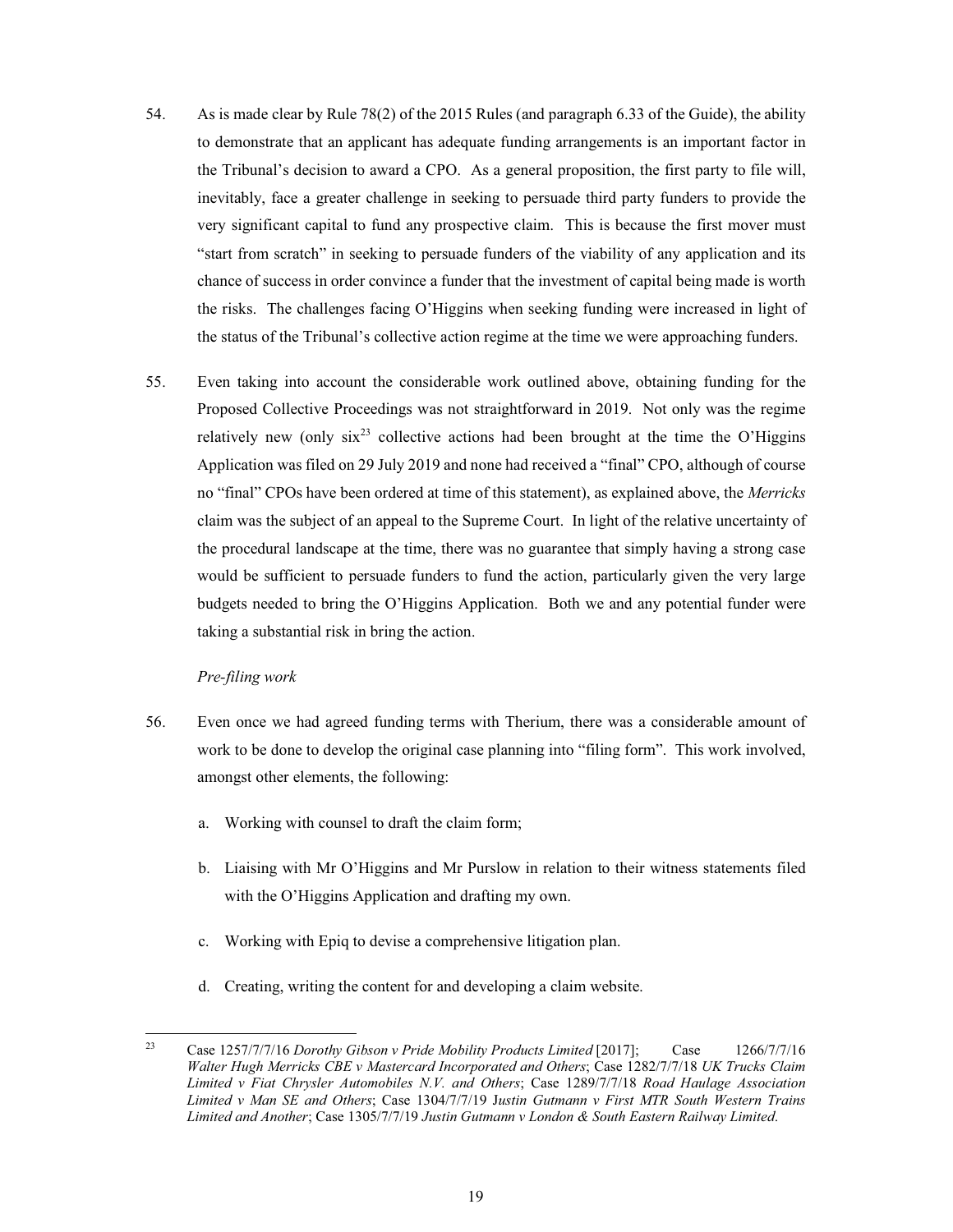- e. Identifying, approaching and engaging Sir Christopher Clarke QC, Mr Damian Mitchell and Mr Ian Pearson as members of Mr O'Higgins advisory committee.<sup>24</sup>
- f. Negotiating with insurers to obtain ATE insurance to protect against the risk of an adverse costs order. As with the funder, we were approaching such companies as the first applicant, needing to persuade them that the Proposed Collective Proceedings were sufficiently viable to pass the respective insurers' internal risk analyses.
- 57. Although we were assisted in relation to certain elements of this work by SSAAL's experience as lead counsel in the US Proceedings (e.g. working up the litigation plan and website with Epiq), given the differences such as the different legal regimes, the different documents required at filing, the different nature pleadings and the different tests for certification, and the confidentiality restrictions I explain above in paragraph 44, in the majority of aspects of the application we were starting afresh.

# **Advantages enjoved by Mr Evans**

- 58. By contrast, Mr Evans had the comfort of knowing over four months before he finalised and filed the Evans Application that O'Higgins had concluded that the claim was legally and financially viable and sufficiently attractive to be funded. Mr Evans' litigation funder Bench Walk Advisors would also have had the benefit of knowing that a leading, experienced and reputable litigation funder like Therium had already agreed to fund the O'Higgins Application and therefore had assessed the claim as likely to be financially worthwhile.
- 59. Beyond this level of comfort, Mr Evans and his advisors had access to a significant amount of information from the publicly available elements of the O'Higgins Application. This publicly available information included the summary of the application on the Tribunal's website and the substantial amount of information included on the O'Higgins claim website for the benefit of the Proposed Class, in particular the class definition and the detailed "FAQs".
- 60. Mr Evans first wrote to the Tribunal on 4 November 2019, over three months after the O'Higgins Application was filed and two days before the first case management conference in the O'Higgins Application on 6 November 2019, indicating Mr Evans' intention also to file an application for a collective proceedings order in relation to the FX Cartels. Solicitors for Mr Evans were present as observers at the case management conference. This early contact with the Tribunal gave Mr Evans the opportunity to "test the waters" to see if the Tribunal would give any indication as to how it would treat such an application. Had the Tribunal

 $24$ See paragraph  $38(1)(c)(iii)$  of the O'Higgins Claim Form.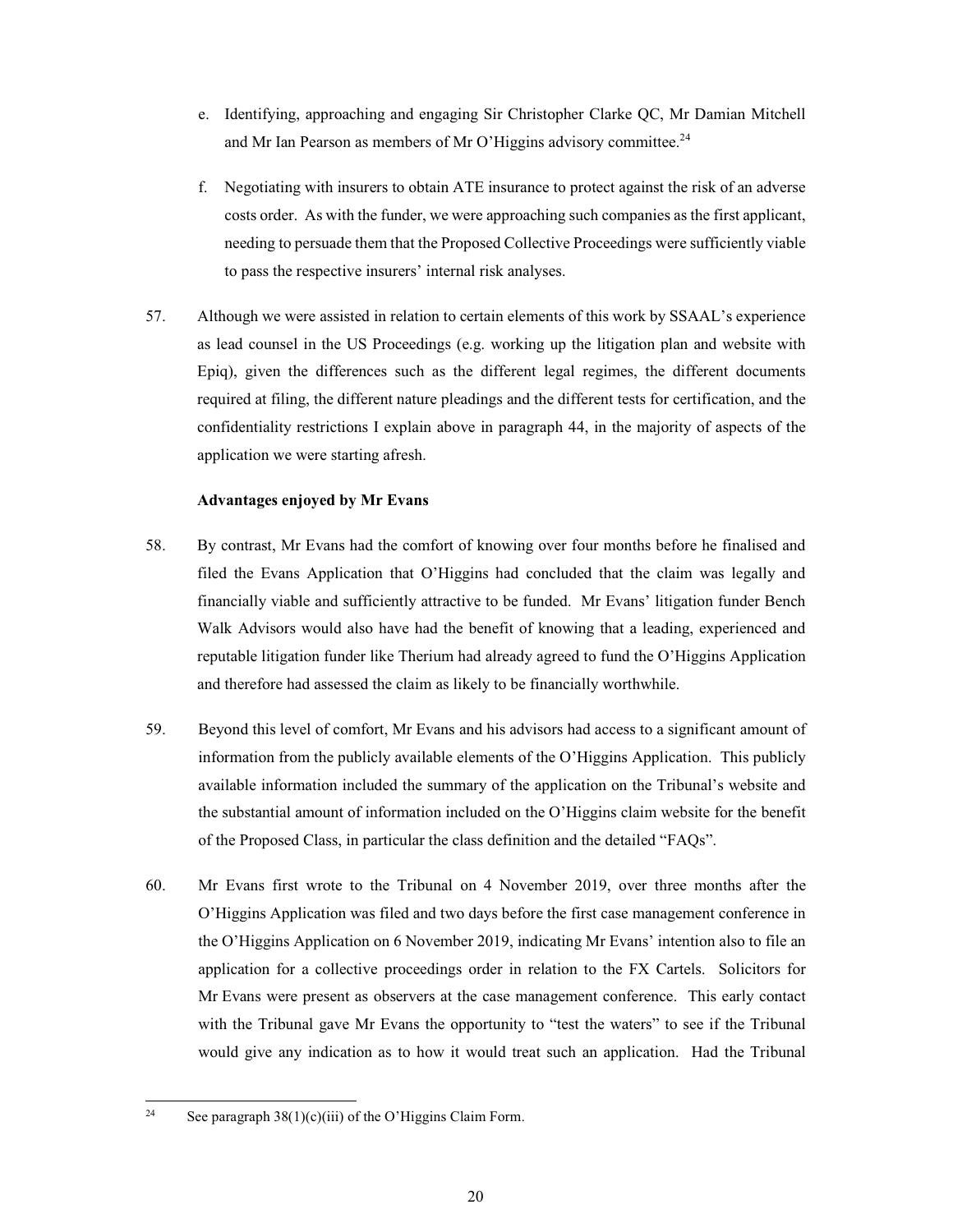responded negatively to the possibility of a further application, it would have been open to Mr Evans at that point to change his mind about moving forward.

- 61. Mr Evans was also able to benefit from O'Higgins having to navigate the initial procedural issues once the O'Higgins Application was on file. This is apparent in the following ways:
	- a. Service out: The O'Higgins Application was served out of the jurisdiction on the Second, Sixth and Seventh Proposed Defendants following an application made on 13 August 2019 (amended on 16 August 2019), which resulted in an order from the Tribunal granting permission on 16 August 2019 (the "Service Order"). In light of the (publicly available) Service Order, Mr Evans could have full comfort that the same application made by him would be granted and on materially the same terms (which is in fact what happened in an order dated 17 December 2019).
	- b. Jurisdiction: As the first party to file, the O'Higgins Application faced the Proposed Defendants' application to contest jurisdiction, which was filed on 2 September 2019 (the "Jurisdiction Challenges"). Pursuant to paragraph  $8(a)$  of the directions order dated 6 November 2019, each of the Proposed Defendants were required to provide the O'Higgins Application with 100 contracts per banking group with customers for spot and/or outright forward foreign exchange transactions concluded through an office in the EU or Switzerland in the period from 18 December 2007 to 31 January 2013. In total, SSU received and reviewed 746 documents between 4 December 2019 and 6 January 2020. On the basis of our review, O'Higgins concluded that the Jurisdiction Challenges were either entirely hypothetical and without any factual foundation or, at most, relevant to a numerically insignificant portion of the opt-out class. This conclusion was shared with the Proposed Defendants and Mr Evans in a letter sent by SSU on 5 February 2020. The Evans Application was therefore able to benefit directly from the work carried out by SSU on behalf of the O'Higgins Application in contesting the Jurisdiction Challenge. As far as I am aware, the Proposed Defendants have not brought a jurisdiction challenge application against Mr Evans. The result of this is that Mr Evans has been able to free ride directly on the work undertaken, and the costs incurred, by O'Higgins and his legal team in addressing the Jurisdiction Challenges, without having to invest any time or resources himself.
- 62. In light of the foregoing, it is clear that Scott+Scott and Therium, in particular, were required to take considerable legal and investment risks in preparing, agreeing to fund and bring the O'Higgins Application. By delaying for over four months before bringing his action, Mr Evans, on the other hand, was able to benefit directly and indirectly from the work done in relation to the O'Higgins Application.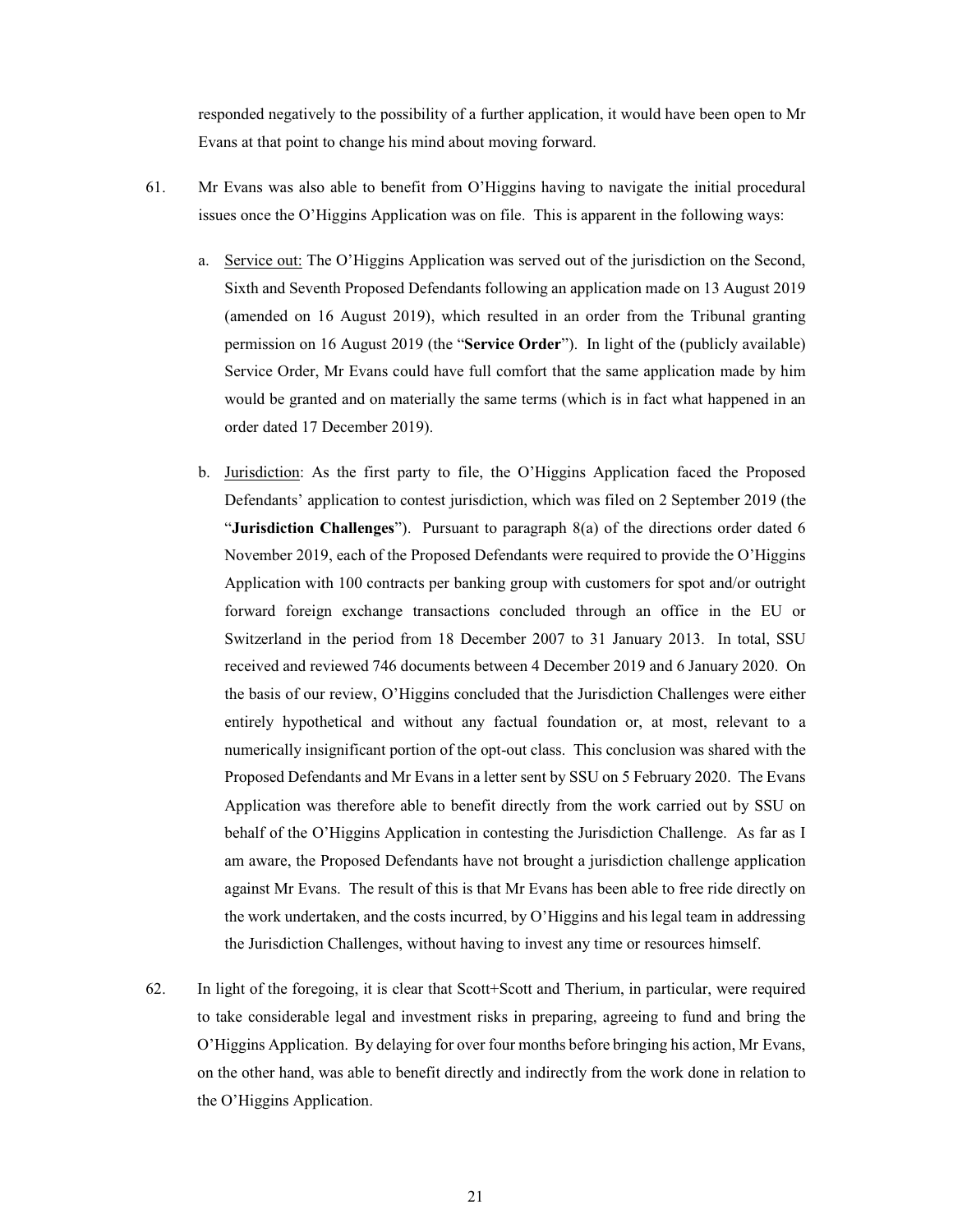63. As my firm hopes to be instructed to bring further collective actions in the Tribunal in the future, I am concerned about the precedent set by Mr Evans in bringing his rival application after such an extensive delay. The fear of "copy-cat" claims and costly carriage disputes are a disincentive for potential class representatives, law firms and funders to bring collective actions before the Tribunal in the first place. This concern is exacerbated if, as in the present case, the carriage dispute and CPO hearing are heard simultaneously, with the consequences that the funder must pay for both, facing the prospect that a case which is otherwise worthy of being granted a CPO will fail as a result of losing a carriage dispute.

#### $E_{\star}$ **Timing of the Applications**

64. In this section, I address the temporal background to, and reasons behind, the timing of the filing of the O'Higgins Application.

### The timing of the O'Higgins Application

- 65. Although O'Higgins was incorporated on 12 July 2019, discussions between SSU and Mr O'Higgins in relation to bringing a collective action commenced in early May 2019. With the publishing of the Commission's press release on 16 May 2019 (the "Press Release") a decision was taken between Mr O'Higgins and his advisers that the Proposed Collective Proceedings could be brought without the need to wait for the Commission to publish the Settlement Decisions. There were three key factors that drove this decision:
	- The Press Release provided us with the key parameters of the Settlement Decisions,  $a_{\cdot}$ including exact dates of the infringements, the addressees and a description of the central anticompetitive conduct on which the Settlement Decision were based. When combined with Scott+Scott's detailed background understanding of the anti-competitive conduct by the Proposed Defendants, including the numerous regulatory decisions and FX litigation in other jurisdictions, this gave Mr O'Higgins and the team advising him sufficient confidence to bring the O'Higgins Application prior to obtaining copies of the Settlement Decisions.
	- b. As indicated at paragraph 4 of the O'Higgins Claim Form, it was always O'Higgins' intention to obtain copies of the Settlement Decisions as soon as possible following filing, either through the Commission making the Settlement Decisions publicly available on its website or through disclosure by the Proposed Defendants. In my experience there is usually a delay of many months between the Commission issuing a press release announcing a cartel decision and the publication on the Commission's website of a nonconfidential version of that decision. For this reason, claimants may choose to commence "follow-on" proceedings without the benefit of seeing the Commission decision, and then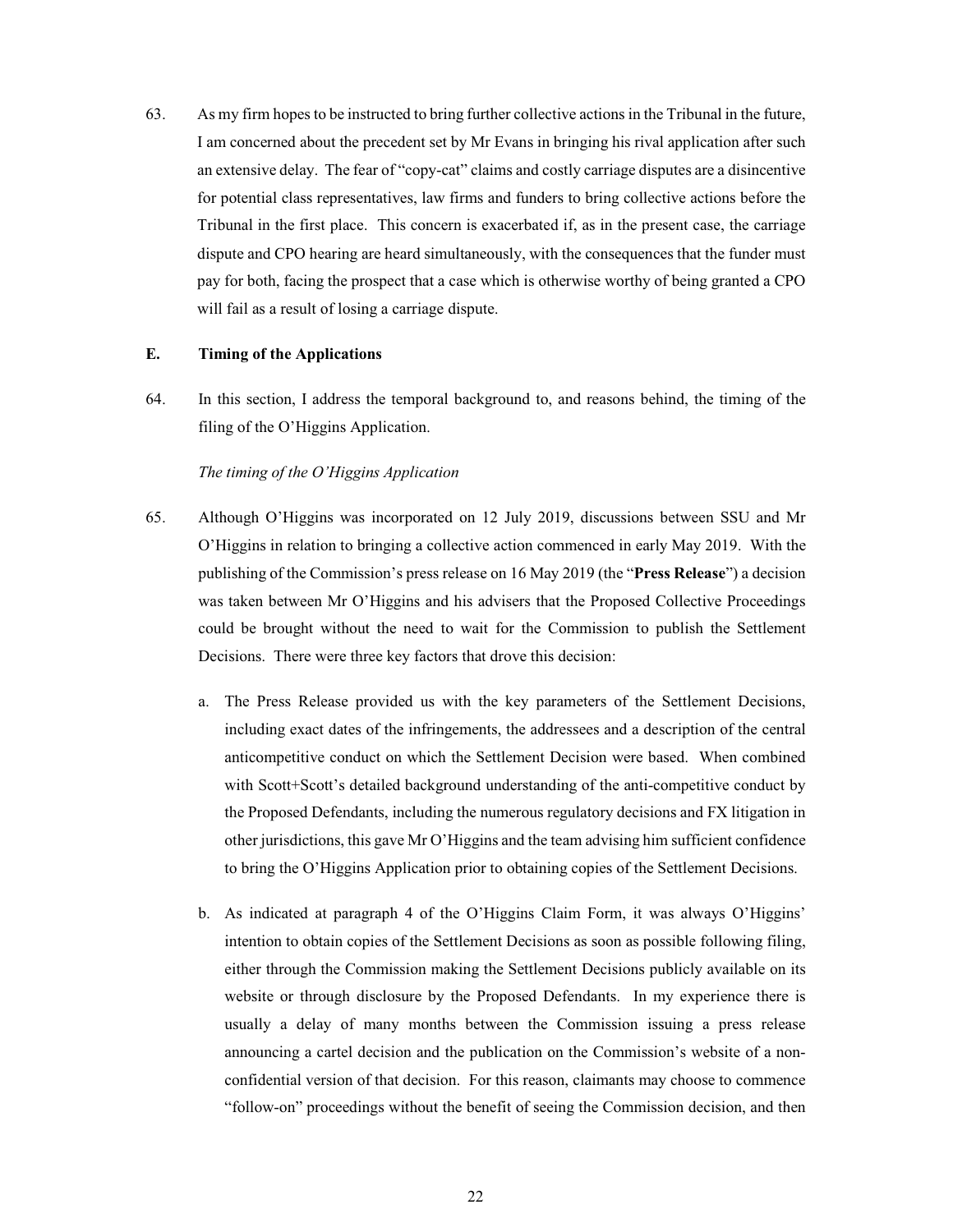use the disclosure process to obtain the relevant decision. For example, this was the approach taken by the claimants (advised by Mr Evans' solicitors Hausfeld LLP) in the Air Cargo litigation.<sup>25</sup>

- c. We were aware from following its progress that the Commission's investigation was likely to result in a settlement(s), and this was confirmed by the press release in relation to the two Settlement Decisions. While access to the Settlement Decisions would ultimately be required in terms of setting the exact parameters of a strict "follow-on" claim (i.e. due to the application of Rule 119 of the 2015 Rules), we were aware that the Settlement Decisions would be "short form", with more information than the Press Release but very considerably less than in a contested cartel case, or indeed in some of the other regulatory decisions in relation to the FX Cartels which were already publicly available.
- 66. O'Higgins obtained the Settlement Decisions from the Proposed Defendants on the following dates:
	- a. Three Way Banana Split Settlement Decision on 30 September 2019; and
	- b. The Essex Express Settlement Decision on 4 October 2019.
- 67. Mr Evans chose instead to seek copies of the Settlement Decisions direct from the Commission through the Transparency Regulation<sup>26</sup> and received copies of them on 1 October 2019.<sup>27</sup>
- 68. I infer that this similarity of timings was not coincidental, and that the Commission was aware of O'Higgins' request to the Proposed Defendants for the Settlement Decisions. I regard it as quite possible that the fact that the Settlement Decisions had been sought in private litigation in England influenced the Commission's decision to provide the Settlement Decisions to Mr Evans. I recognise that the converse is possible  $-$  i.e. that the fact that Mr Evans had sought the Settlement Decisions from the Commission influenced the Proposed Defendants in their willingness to provide the Settlement Decisions to O'Higgins (presumably with the Commission's consent or at least knowledge). A third possibility is that the two requests – one in private litigation and one via the Commission - were mutually reinforcing.

<sup>25</sup> See Emerald Supplies Ltd v British Airways Plc [2014] EWHC 3513, by which judgment the High Court ordered the disclosure of an unredacted decision into a confidentiality ring after the Commission had failed to publish a non-confidential version despite four years elapsing from the date the decision was announced.  $26\,$ Regulation (EC) No. 1049/2001 of the European Parliament and of the Council of 30 May 2011 regarding

public access to European Parliament, Council and Commission Documents. OJ L 145, 31.5.2001, pp.43-48.

 $27$ Paragraph 14 of the Evans Application Claim Form.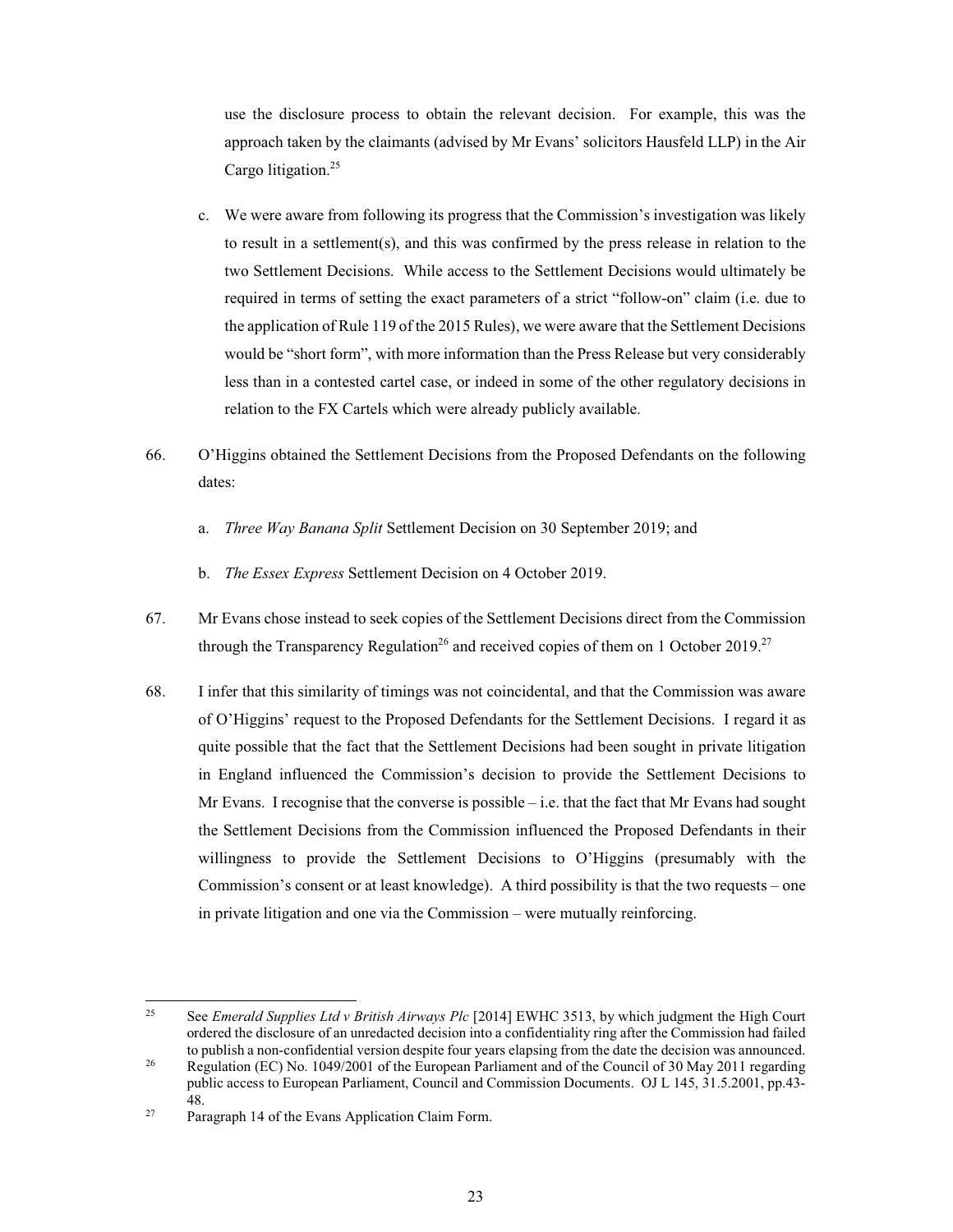69. Irrespective of which (if any) of these was in fact the case, I note that had the Commission refused Mr Evans' application for the Settlement Decisions, Mr Evans would have been no further advanced in bringing his claim. By contrast, had the Proposed Defendants refused O'Higgins' request, O'Higgins could have applied to the Tribunal for an order at the case management conference on 6 November 2019 that the Settlement Decisions be disclosed.

## The timing of the Evans Application

- 70. In his first statement dated 10 December 2019 ("Maton 1"), Mr Anthony Maton at paragraphs 12 to 15, sets out at length the steps taken by Hausfeld LLP to obtain copies of the Settlement Decisions on behalf of Mr Evans. At paragraph 13 of Maton 1, Mr Maton indicates that the timing of the filing of the Evans Application was dependent upon receipt of copies of the Settlement Decisions.
- 71. However, I note in relation to the timing of the Evans Application the comments at paragraph 37 of Maton 1 that the relevant funding arrangements had not been finalised as at 29 November 2019. The Evans Application was then not filed until 10 December 2019.
- 72. It is apparent from the relevant timeline that the reasons for the substantial lag in time between the O'Higgins Application being filed and the filing of the Evans Application came down in no small part to issues with funding, as opposed to being solely driven by Mr Evans' desire to obtain copies of the Settlement Decisions prior to filing.

#### III. **BUDGETS**

At the January CMC,<sup>28</sup> the Tribunal showed an interest in how the O'Higgins Application and 73. the Evans Application are funded, in part because funding is a potential factor in the determination of the Carriage Issue based on Canadian jurisprudence to which the Tribunal has been referred in previous hearings. I am aware that elements of the funding arrangements of the O'Higgins Application (including the budget) are addressed in the legal submissions, and that Mr Neil Purslow of Therium also addresses the budget in Purslow 2 from the perspective of the funder. In this section, I address the respective budgets of the O'Higgins Application and the Evans Application from the perspective of the solicitor with carriage of the O'Higgins Application. My focus is on what I see as the main areas of difference and discrepancy between the ways in which the proposed actions are to be funded and why, in my view, the O'Higgins Application's budget better serves the interests of the Proposed Class.

<sup>28</sup> See, for example, the comments of the Chairman at page 5, lines 16-17 and page 21, lines 3-5 of the transcript of the January CMC.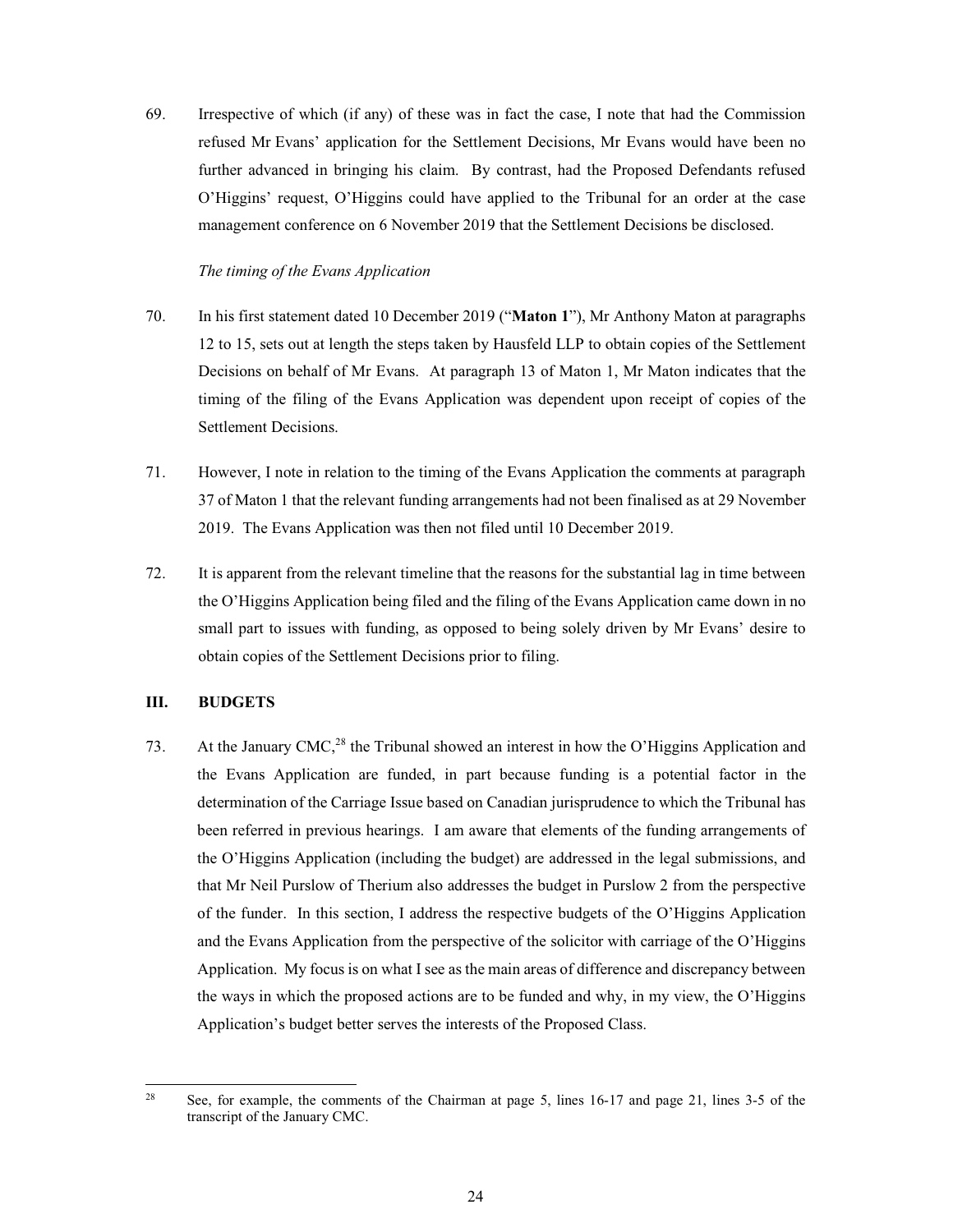- 74. At the outset, I note that the budget was prepared following extensive analysis by Scott+Scott and Therium in relation to the requirements of the Proposed Collective Proceedings, taking into consideration, among other things, the nature of the FX market, the profile of the Proposed Defendants, the make-up of the Proposed Class and the anticipated course of the litigation. The figures in the O'Higgins Application budget are calculated to allow the effective running of the Proposed Collective Proceedings in the interests of the Proposed Class.
- 75. At the expense of stating the obvious but for the avoidance of doubt, the budget represents my firm's best endeavours to prepare a realistic estimate at the time that funding was agreed and is not regarded as a "target" to hit. It is my working assumption that certain items in the budget will turn out to be over-estimates, while there may be other line items for which the proposed budget is exceeded. Part of my role as the partner with responsibility for this matter is to seek to run the case as efficiently as possible without compromising its effectiveness, and to seek to ensure that the overall budget is not exceeded. I and the Scott+Scott finance team discuss progress against budget with both the funder and Mr O'Higgins on a regular basis.
- 76. The overall budget of the O'Higgins Application is £29,375,043. The overall budget of the Evans application is  $£18,654,088$ . I note that two of the most significant reasons for this differences are:
	- **Distribution:** The O'Higgins Application provides for a budget of £3.7 million for the a. notice and administration of the damages in the event of success (whether by way of settlement or judgment). The equivalent line item in the Evans Application budget is £450,000. The O'Higgins Application's position is that  $-$  in line with the practice in other jurisdictions<sup>29</sup> – the cost of distribution should be borne by the Proposed Defendants (for example, out of the settlement/damages fund or through an order for costs). However, given the lack of any precedent in this jurisdiction, the O'Higgins Application took the prudent decision to include a sizeable budget for this critical phase of the Proposed Collective Proceedings. The O'Higgins Application's plan for distribution is discussed in the Litigation Plan and accompanying Notice and Administration Plan, exhibited to O'Higgins 1 at MOH4. Central to that plan is the need for a comprehensive notice process for class members and for a distribution process that is accessible and designed to ensure that the maximum possible number of class members participate in the distribution and claim the portion of any settlement sum or damages awarded to which they are entitled. More specifically:

<sup>29</sup> Including Canada and the US.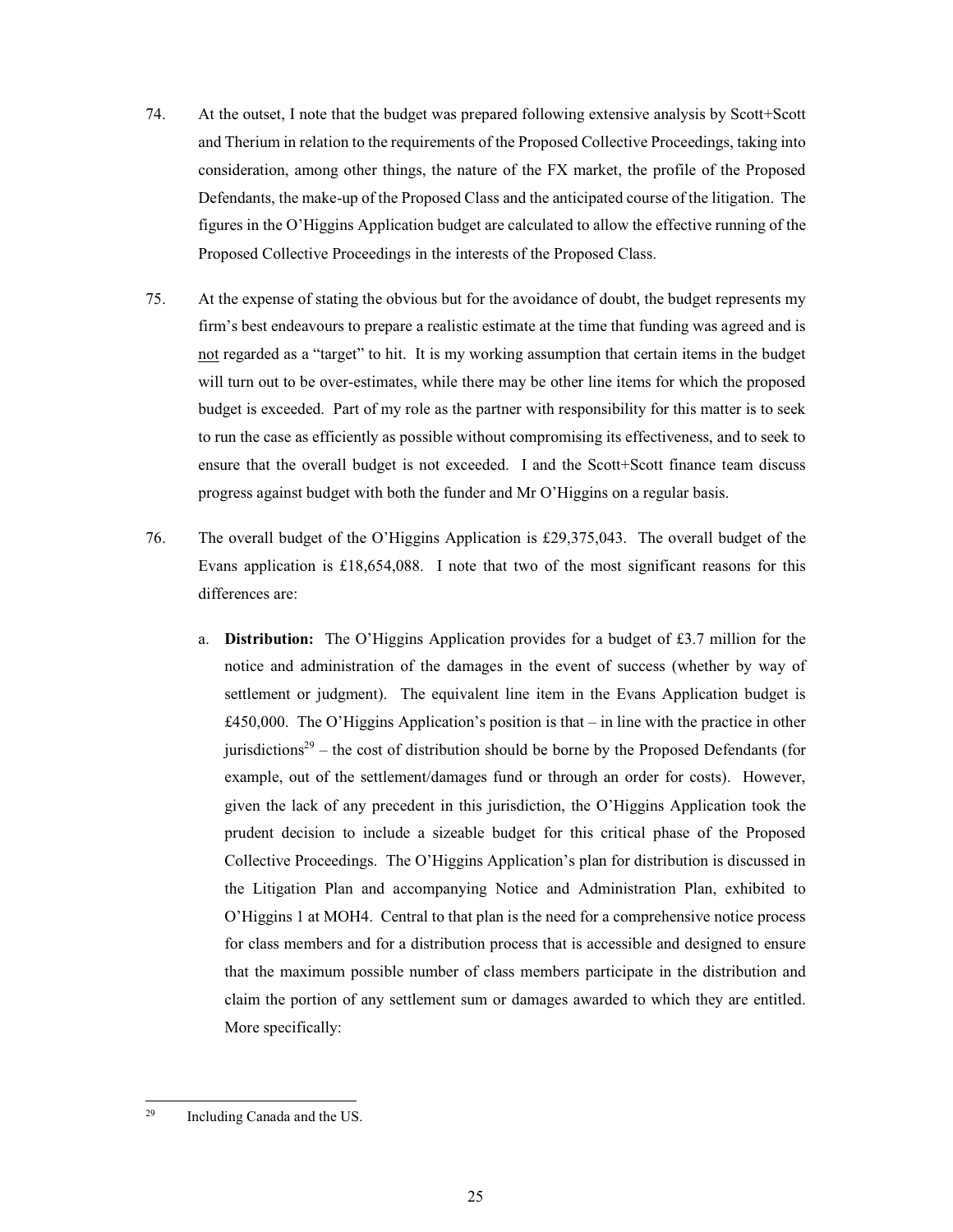- i. Notice: As well as significant time costs, including to make use of noticing methods established over the course of the litigation (such as the claim website, social media pages and emails to registrants), we currently envisage that there will be a number of additional expenses required to carry out an effective noticing process, including: direct mailing by post and email to specific class members and brokers in the financial services industry; paid print and online media; sponsored search listing on major online search engines; and a PR campaign.
- ii. Distribution: For distribution, a dedicated website page will be carefully designed and constructed to make the claims process user-friendly, whilst having robust tools to minimise the risk of incomplete claims being filed, and processes to prevent fraudulent, erroneous or duplicative claims. While Proposed Class members will be encouraged to use the website to submit claims, they will have the option of submitting claim forms by post, requiring a similarly robust process for dealing with hard copy claim forms.
- iii. Verification and Payment: Proposed Class members will have to provide certain information or data to verify the claims, which will have to be processed and analysed, and any follow-up questions asked. If a claim is rejected, the claims administrator will contact the relevant class member, requesting the necessary information to correct the claim and then process the responses. Finally, class members' payment details will have to be securely processed, with necessary antimoney laundering checks completed. Based on conversations with my colleagues about the experience in the US Proceedings, the claim verification process has involved, for example, the instruction of experts to verify that individual claims do not include trades that fall outside the scope of the action.

As such, we feel our approach to the budget for distribution to be robust and prudent in the best interests of the class members. Further, the very low figure for distribution in Mr Evans's budget potentially creates a conflict between the level of undistributed funds (out of which the legal advisors and funders are paid) and seeking to maximise distribution to the Proposed Class. At the very least, the Evans budget would not allow even a modicum of claims auditing which I understand has been an integral part of the US Proceedings and without which there exists the real probability that erroneous claims would be paid at the expense of class members with valid claims.

b. Non-domiciled opt-ins: The budget in the O'Higgins Application for communicating with potential claimants from outside the jurisdiction about the possibility of opting-in to the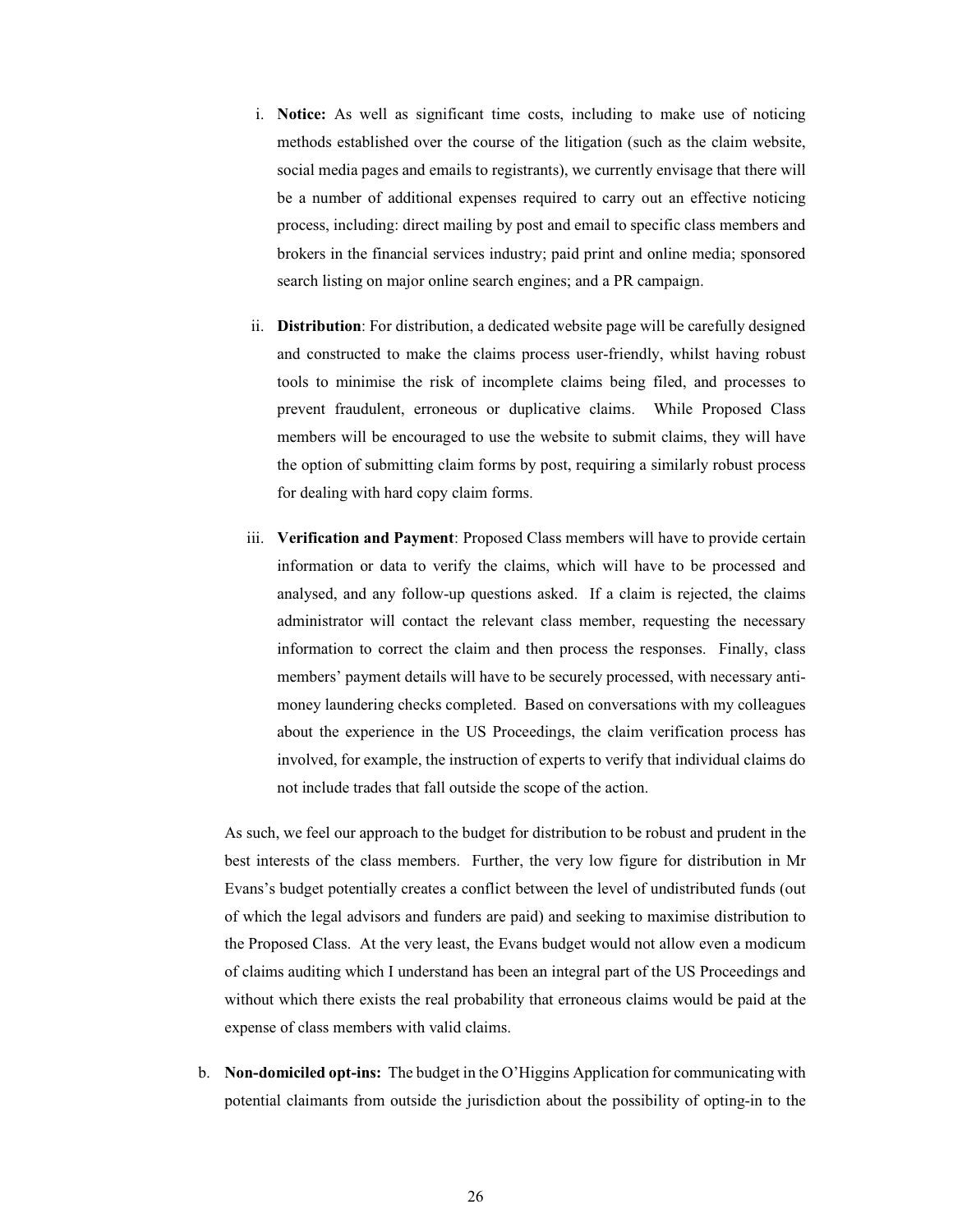Proposed Class is approximately £930,000 (identified in the budget with the label 'Bookbuilding'). By contrast, the Evans Application does not have an explicit budget for interacting with potential opt-in class members. There are a number of elements involved in this process, including notifying and communicating with potential opt-in class members, responding to their queries and potentially reviewing their transaction data to assist them in determining whether or not they wish to opt-in. Given both actions propose to include non-domiciled class members,<sup>30</sup> I believe this to be an important oversight on the part of Mr Evans that would be prejudicial to Mr Evans' ability to deal with nondomiciled potential class members adequately or fully.

- c. ATE: O'Higgins has acquired £33.5 million of ATE cover; Mr Evans has £23 million. O'Higgins has budgeted £5,376,00 for ATE insurance deposit premiums (of which £4,855,000 has currently been spend; Mr Evans has budgeted £4,803,000 for ATE insurance deposit premiums.
- 77. While the Evans Application does provide a line item for "Contingency", I believe that this fund alone would be insufficient to cover the various contingencies that may arise given the substantial oversights I raise above. In light of this, it is my view that the Evans Application is underfunded in certain key areas to the detriment of those he seeks to represent.

#### IV. WORK UNDERTAKEN AND ANTICIPATED

78. Since the O'Higgins Application was filed, in addition to the work that has been done for the proceedings, our firm and the wider team acting for the Proposed Representative has continued to keep abreast of wider developments that may affect the case. This is evident in the following ways:

### Third Commission Investigation

79. We have been in contact with both the Proposed Defendants and the Commission about the status and progress of the Commission's third investigation into anti-competitive conduct in the FX market (the "Third EC Investigation"), the existence of which was referenced at paragraph 4 of the O'Higgins Claim Form, and which may be an issue for the ultimate class representative to address post-certification<sup>31</sup>. Scott+Scott raised the matter initially in a letter to the Proposed Defendants on 3 September 2019. We received responses from:

 $30<sup>2</sup>$ See paragraphs 23 and 49 of the O'Higgins Claim Form and paragraph 106 of the Evans Claim Form.  $31$ The Sterling Lads Investigation will be a 'continued competence' case capable of being relied upon for follow-on damages purposes in the UK Courts pursuant to the Competition (Amendment etc.) (EU Exit) Regulations 2020 (SI 2020/1343).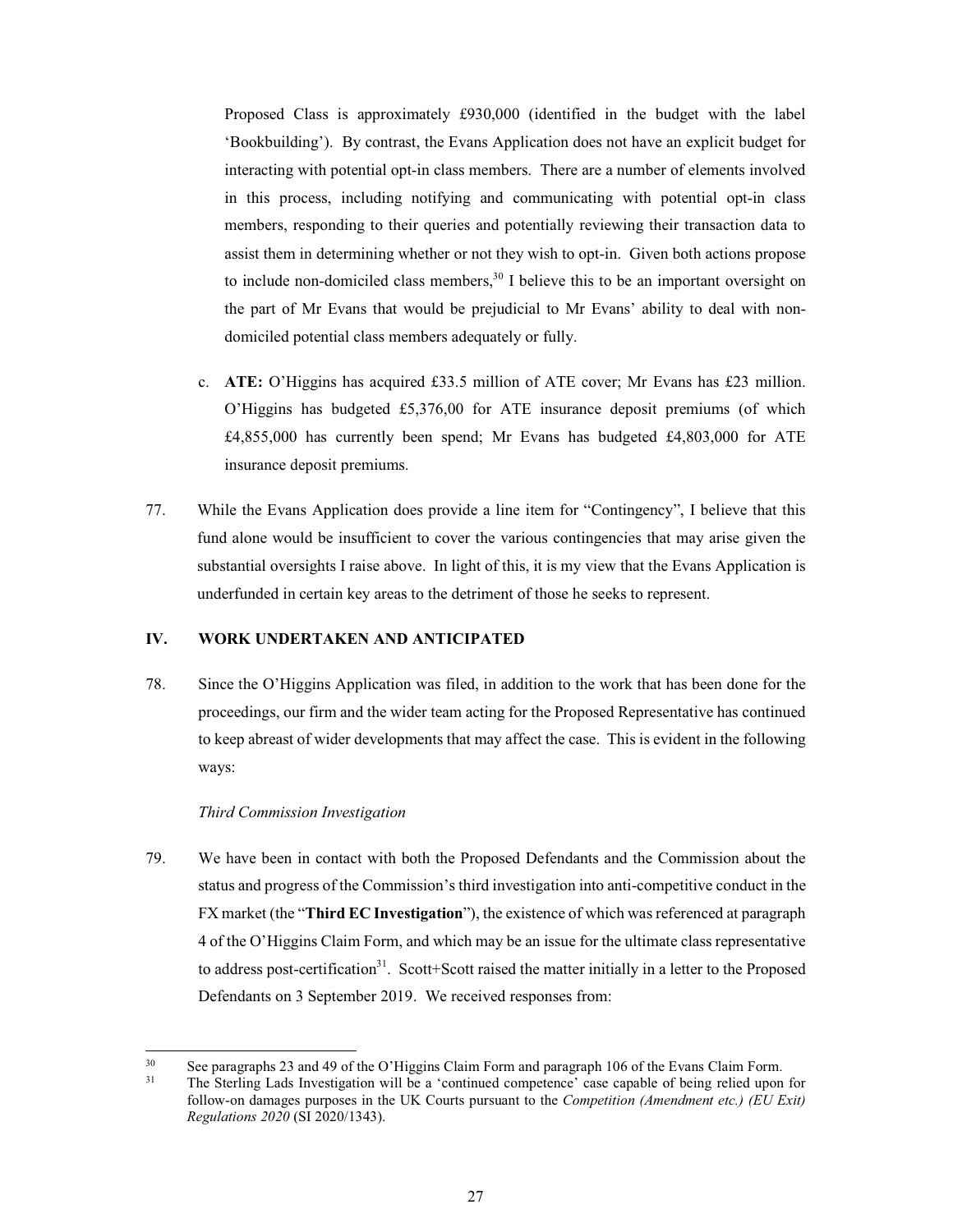- a. Slaughter & May on 25 September 2019 and Allen & Overy LLP on 16 October 2019, in which they confirmed that the JPMorgan and Citibank Proposed Defendants respectively were not subject to the Third Investigation.
- b. Gibson, Dunn & Crutcher UK LLP ("Gibson Dunn") on 24 September 2019, Baker & McKenzie LLP ("Baker & McKenzie") on 4 October 2019, and Macfarlanes LLP ("**Macfarlanes**") on 7 October 2019, in which they refused to comment on whether or not the UBS, Barclays and Natwest/RBS Proposed Defendants respectively were subject to the Third Investigation;
- 80. At a case management conference on 6 November 2019 we enquired as to the possibility of the Tribunal writing to the Commission to enquire as to the status of the Third Investigation. The Chairman indicated that he would not write to the Commission, but that the parties should be prepared to respond swiftly if one was published.<sup>32</sup>
- 81. Having waited a reasonable period of time to permit developments, and with the July Hearing in mind, we wrote to Gibson Dunn, Baker & McKenzie and Macfarlanes (on the grounds that their clients had not confirmed they were not subject to the Third Investigation) on 28 January 2021 to request an update. The Proposed Defendants provided no substantive update, although Baker & McKenzie LLP, acting for Barclays, suggested writing to the Commission directly, which we did on 17 February 2021. The Commission responded in an email dated 3 March 2021 stating the following: "Although we can confirm that there is an ongoing investigation *involving Credit Suisse related to the Forex market, I cannot confirm the rest of the elements put forward in your letter or provide further comments or indications on this matter*." We have continued to monitor the situation and note that the legal press reported on 22 March 2021 that a supplementary statement of objections has been sent to Credit Suisse.<sup>33</sup> On this basis, and based on my previous experience of Commission cartel investigations, the chances of any third decision being handed down prior to the CPO hearing seem very small. This correspondence can be found at Exhibit BAH26.

# *The Allianz Proceedings*

82. My firm has closely followed the developments in the *Allianz Global Investors GmbH & Ors v Barclays Bank PLC & Ors* (the "**Allianz Proceedings**"), which are stand-alone proceedings by

<sup>32</sup> See page 22, lines 11 to 16 of the transcript of the November CMC.<br> $\frac{33}{2}$  Cradit Suisse gets now showgasheet in *EU's* opening force getting

*Credit Suisse gets new chargesheet in EU's ongoing forex antitrust inquiry*, Nicholas Hirst, MLex, 22 March 2021, available at: https://www.mlex.com/GlobalAntitrust/DetailView.aspx?cid=1273519&siteid=190&rdir=1; Credit *Suisse to contest supplementary EC charge sheet*, Jacob Parry, PaRR, 22 March 2021, available at: https://app.parr-global.com/intelligence/view/intelcms-fnkfmm. Copies provided at Exhibit BAH27.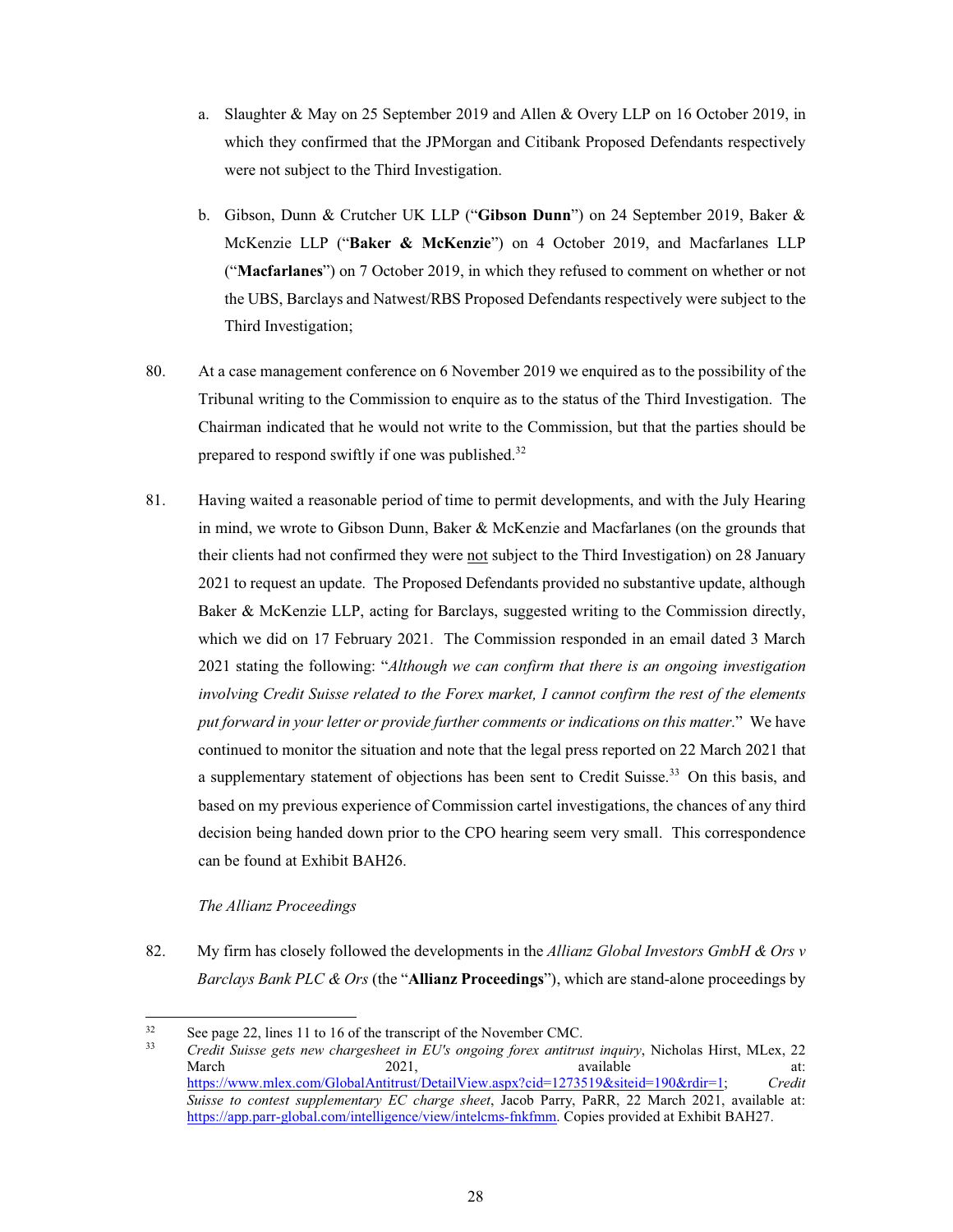a number of individual victims of anticompetitive conduct in the FX market brought in the Commercial Court, and we have communicated with Quinn Emanuel Urquhart  $\&$  Sullivan UK LLP ("Quinn Emanuel"), solicitors to the claimants. While we recognise the clear differences between the structure and framework of the Proposed Collective Proceedings and the Allianz Proceedings, we believe it may be of benefit to the Proposed Collective Proceedings to keep fully abreast of developments in the Allianz proceedings and potentially to explore the possibility for synergy between the two sets of proceedings, and to ensure we can keep the Tribunal informed of developments in the Allianz Proceedings to the extent that this may become relevant.

### The Israeli Proceedings

83. We are also in contact with Elran Shapira Bar-Or & Co. ("Elran Shapira"), one of the firms with carriage of the class action proceedings filed in 2018 before the Israeli courts. Elran Shapira have provided us with translations of various documents from the Israeli FX proceedings and we intend to remain in communication with them going forward.

## Contact with US colleagues

- 84. While acknowledging and respecting the confidentiality arrangements I discuss at paragraph 44 above, we remain in regular contact with our colleagues at SSAAL in the US about developments in the US Proceedings. A main focus of this communication is to assess how materials that become public in the US Proceedings may prove relevant to the Proposed Collective Proceedings. As illustrated by the Casey Statement I referenced at 17 above, the settlement documents from the US Proceedings are a good example of such a resource that has application in the present action.
- 85. As indicated at paragraph 45(3) of the O'Higgins Claim Form, one area of particular interest to us is the potential availability of the disclosure in the US Proceedings. As I explain above, the Option 1 claims in the US Proceedings are estimated using data provided by the US defendant banks. Given the extensive crossover in defendants in the Proposed Collective Proceedings and the US Proceedings, obtaining the data disclosed in the US could lead to major costs savings in the present proceedings. I believe the close collaboration with our colleagues leading the US Proceedings will be of great benefit to the Proposed Class when the time comes to seek disclosure of the data provided by the banks in the US.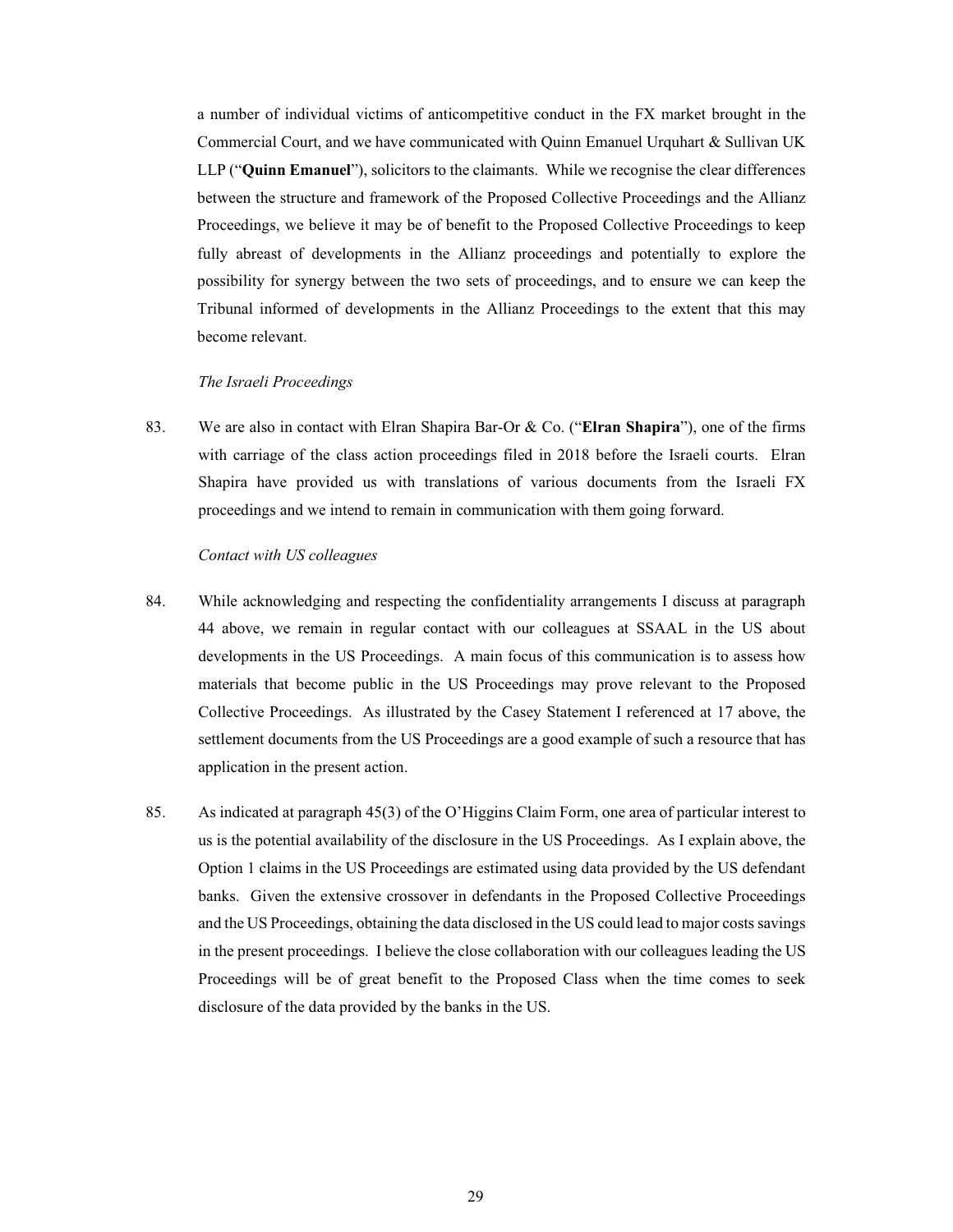#### $V_{\bullet}$ **RELEVANT FINANCIAL INSTITUTIONS**

- Mr Evans has copied the term "Relevant Financial Institution" used in the class definition in 86. the O'Higgins Application and used the term in a strikingly similar way in his class definition, albeit with a longer list of such Relevant Financial Institutions. In light of this, I take this opportunity to explain the process behind the creation of the list of Relevant Financial Institutions used by O'Higgins.
- 87. The list of Relevant Financial Institutions included in part F of the class definition in the O'Higgins Application comprises 39 banking groups. As described in paragraph 33(1) of the O'Higgins Claim Form, the list comprises (a) the Proposed Defendants and (b) other major 'market maker' or 'dealer' banks. The inclusion of other market maker banks is explained in sections 4 and 5 of the First Breedon Report. In short, given the combined market share of the cartelist banks, if the Proposed Defendants and MUFG succeeded in moving the mid-price at any point in time, such anticompetitive behaviour is likely to have affected all FX transactions then being executed with other "market maker" banks.
- 88. The Breedon Report describes in paragraphs 4.28 to 4.31 how the list of Relevant Financial Institutions is comprised of banks which are "Reporting Dealers" to the Bank of England in relation to FX dealing. The Bank of England defines "Reporting Dealers" as: "...financial institutions that are participating in the globally co-ordinated survey. These institutions actively participate in local and global FX and derivatives markets." There are two potential sources for the identity of Reporting Dealers:
	- a. The Bank of England's BIS Triennial Central Bank Survey of Foreign Exchange and Overthe-Counter ("OTC") Derivatives Markets (the "BIS Triennial Survey"), which was published during the cartel period in 2007, 2010 and 2013. These surveys cover dealing of both (a) FX and (b) OTC derivatives (e.g. interest rate derivatives) which are unconnected to FX.
	- b. The semi-annual FX turnover surveys compiled by the UK Foreign Exchange Joint Standing Committee of the Bank of England ("FXJSC").
- 89. As indicated in paragraph 4.29 of the Breedon Report, the 2013 BIS Triennial Survey did not publicise its list of Reporting Dealers. However, the semi-annual FX turnover surveys compiled by the FXJSC do contain the lists of the Reporting Dealers. Accordingly, the O'Higgins PCR's list of relevant financial institutions includes the banking groups featured in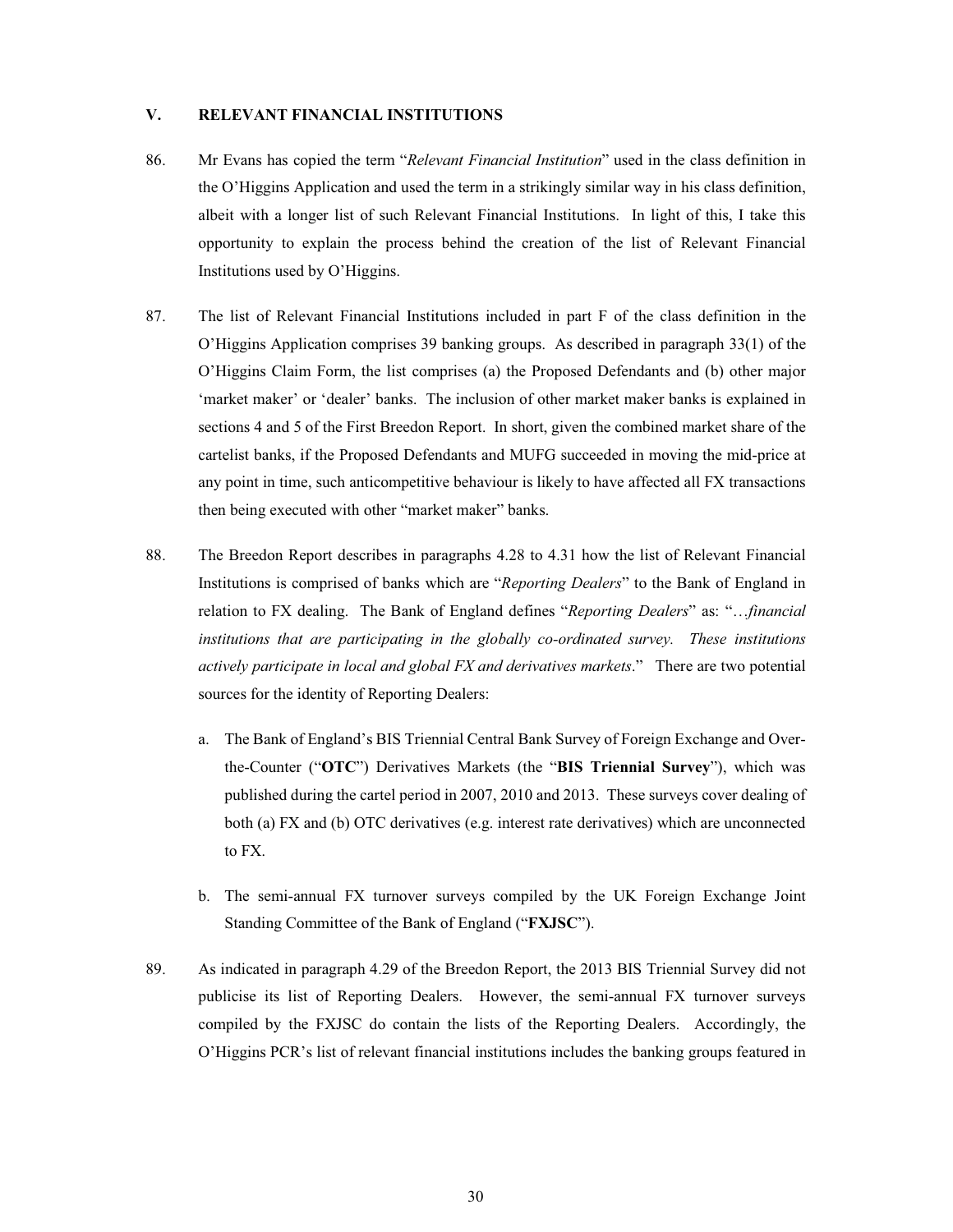the FXJSC surveys for April and October 2007, 2010 and 2013 as those are the years during which the FX Cartels operated coinciding with the BIS Triennial Surveys.<sup>34</sup>

- 90. As I explain above, Mr Evans has similarly included a list of "Relevant Financial Institutions" in his claim form. This list comprises 57 banking groups which have been identified from: (i) the FXJSC semi-annual turnover surveys between 2007 and 2019; and (ii) the BIS Triennial Survey. Mr Evans confirms in paragraph 99 of his claim form that he has used the list of reporting dealers from the BIS Triennial Survey for 2016, as this is the only publicly available version that he has been able to identify – although the relevant list has since been taken off the BIS website.
- 91. The difference between the "Relevant Financial Institutions" in the two claims is that Mr Evans has also used the 2016 BIS Triennial Survey banks, which has the effect of adding an extra 18 banking groups as institutions which potential class members can have transacted with to form part of the claim. The additional 18 'banking groups' which are included in Mr Evans' Proposed Class Definition but not in the O'Higgins' Proposed Class Definition are: Adam & Co, Banco Bilbao Vizcaya Argentaria SA (BBVA), Bank of China, Bank of Montreal, Bank of Nova Scotia, Canadian Imperial Bank of Commerce, CIBC World Markets, China Construction Bank, Commerzbank, Coutts & Co, Danske Bank, ICBC Standard Bank, Macquarie Bank, Mizuho Corporate Bank, Nationwide Building Society, Norinchukin Bank, Sumitomo Mitsui Banking Corporation and Svenska Handelsbanken (see Annex for a table comparing the different lists). Of these 18 'banking groups', two (Adam & Co and Coutts & Co) are RBS group companies which should be considered as forming part of the RBS banking group. In practice, therefore, the difference between the respective class definitions relates to 16 banking groups.
- 92. As noted above, the BIS Triennial survey covers market makers in both FX and in OTC derivatives. The banks listed in that survey are not categorised as being FX or derivatives traders, so it is impossible to determine if such banks would be market makers in both FX and OTC derivatives. In a call between Mr Mansfield of my firm, BDO LLP (Tom Robinson and Inderpal Dhillon) and the Bank of England Data and Statistics Division (Elias Razak and John Lowes) on 27 April 2020, the Bank of England confirmed that all of the banks who report on FX for the purposes of the BIS Triennial also report on derivatives, but that the FXJSC Surveys in comparison focus solely on FX dealing. The Bank of England could not confirm if the additional 18 banks were included in the BIS Triennial Survey for 2016 solely as a result of their derivatives trading, as they did not know if that was the case and as, in any event, such

 $34$ While the Breedon Report refers to a 2015 list of Reporting Dealers, the actual list of financial institutions in the Class Definition is based on the 2007, 2010, and 2013 lists.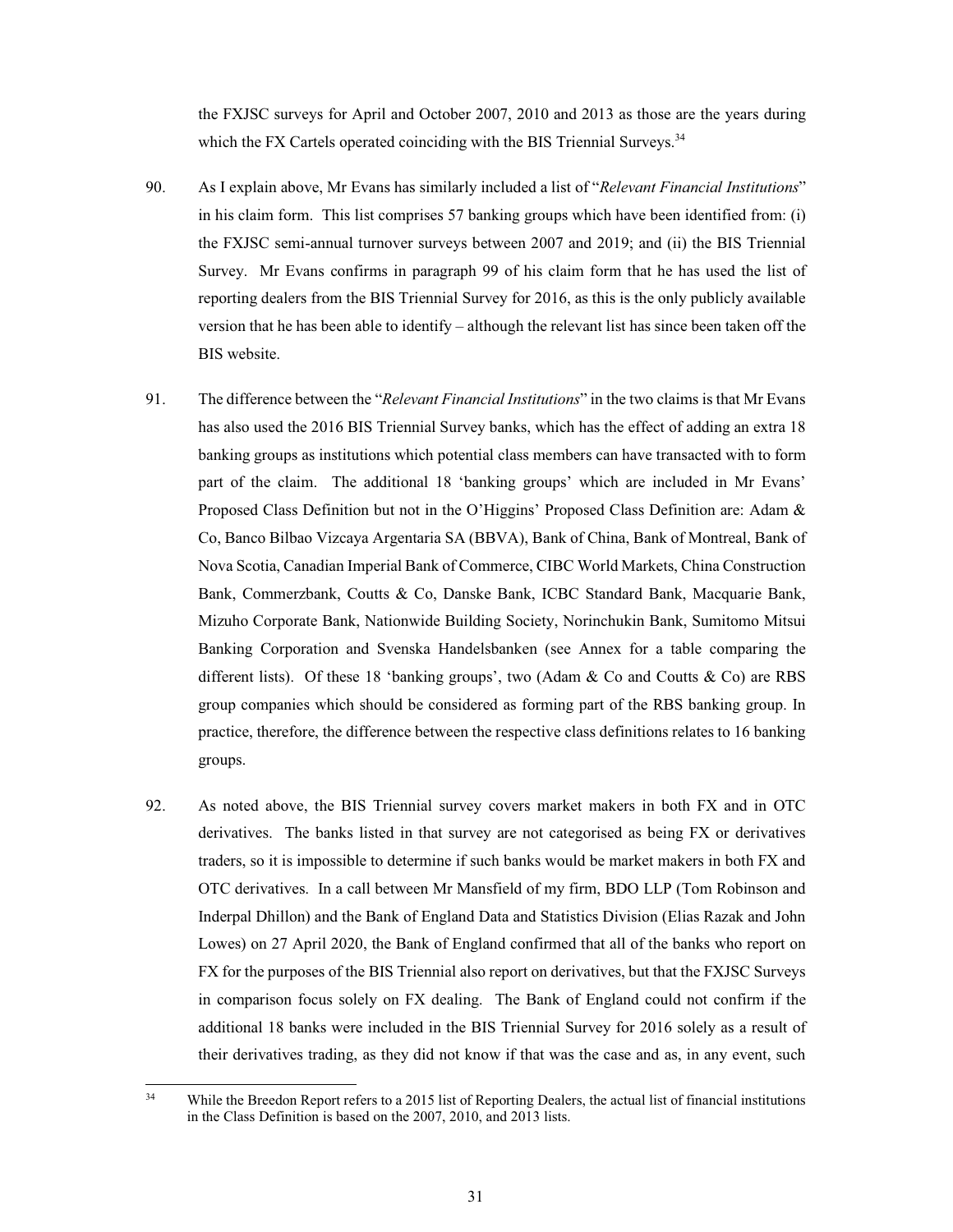information is confidential. Even if they were to determine whether the additional banks were included as a result of their derivatives trading, they were not prepared to disclose this. In addition, the Bank of England confirmed in that call that the 2016 BIS Triennial list would not generally be online as BIS normally only allows that list to be online during the period for the reporting to the Bank of England. BIS subsequently removed that list from the internet (although it appears to be embedded in the Evans Application's claim form at footnote 69).

## **STATEMENT OF TRUTH**

I believe the facts stated in this witness statement are true. I understand that proceedings for contempt of court may be brought against anyone who makes, or causes to be made, a false statement in a document verified by a statement of truth without an honest belief in its truth.

B Werds 

**BELINDA ANNE HOLLWAY** 

Date: 23 April 2021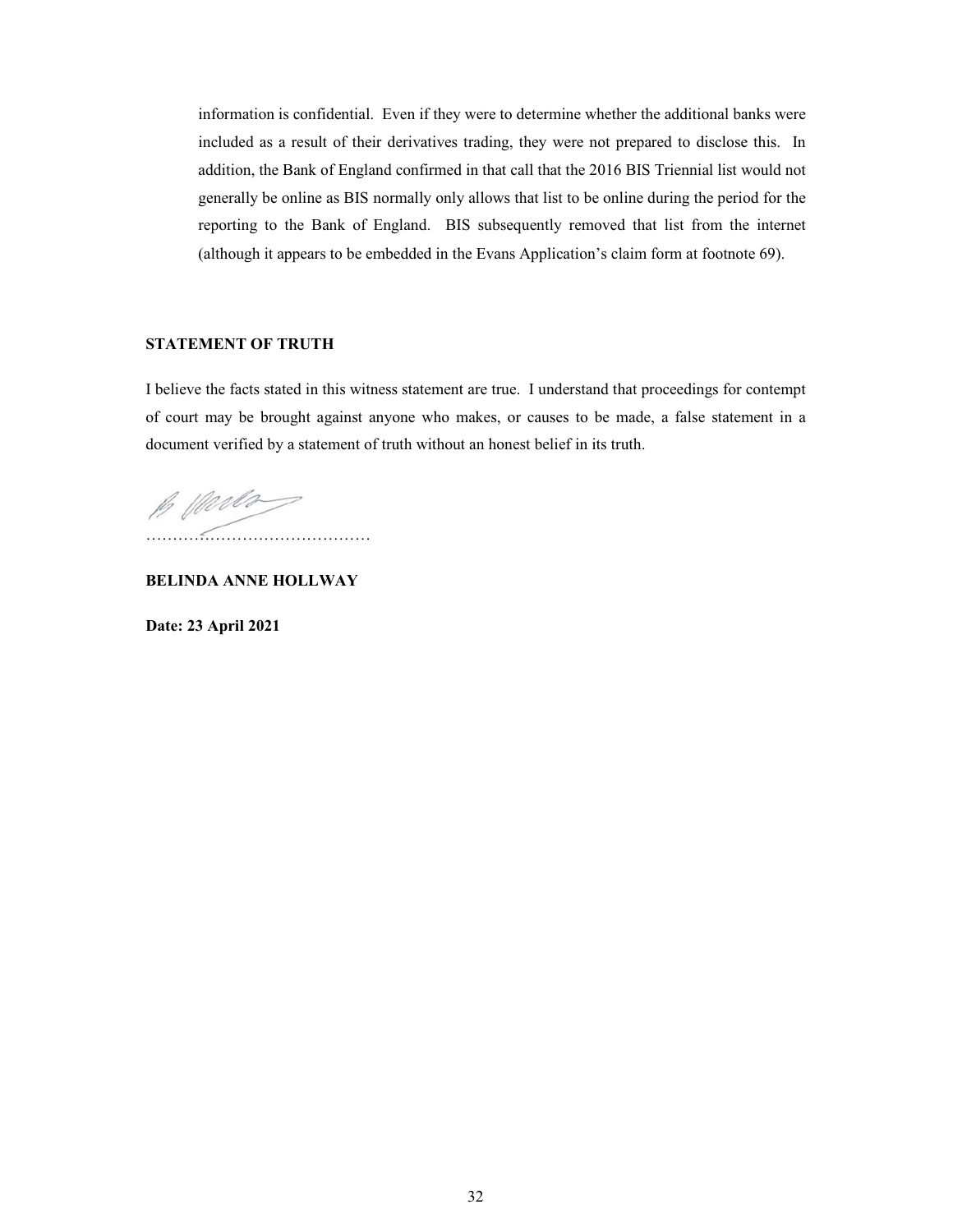### $ANNEX -$

# **Biographies of Legal Team**

- 1. Taking each member of the "Core Team" in turn in relation to their competition damages litigation (and investigations) experience:
	- a. Belinda Hollway, Partner: During my time at my previous firm, I advised clients defending claims by customers arising from cartels in the markets for: gas insulated switchgear<sup>35</sup> ("GIS"); synthetic rubber<sup>36</sup> ("Rubber"); and polyurethane foam. I advised English, Welsh and Scottish Railways ("EWS") in the successful defence of a claim by Enron arising from a decision of the Office of Rail Regulation that EWS had abused its dominant position by offering discriminatory prices<sup>37</sup>. I also acted for clients in investigations by the Commission and other national competition authorities in relation to the financial sector. Since I joined Scott+Scott as founding partner of SSU, I have had carriage of the Interchange, Maritime Car Carriers and Aluminium damages actions mentioned above.
	- b. James Hain-Cole, Counsel: At his previous firms, Mr Hain-Cole acted for major industrial clients defending follow-on damages claims before the English & Welsh courts arising from cartels in the markets for paraffin wax<sup>38</sup>, rubber, mechanical carbon and graphite products,<sup>39</sup> and for Daimler in the defence of claims before the Spanish courts brought by customers alleging harm suffered as a result of a cartel in the market for trucks. He also represented international clients bringing claims before the English  $\&$  Welsh courts arising from anticompetitive conduct in the market for multilateral interchange fees and acted for Ericsson in relation to the competition law elements of an action brought by Unwired Planet against Google, Huawei and others relating to the enforceability of licences for standard essential patents in the mobile telephony market.<sup>40</sup> In terms of public enforcement, Mr Hain-Cole acted for clients facing investigations by the Commission and other national competition authorities and financial regulators, including the Japan Fair Trade Commission, the Korea Fair Trade Commission, the Swiss Competition Commission and the Monetary Authority of Singapore. Since joining Scott+Scott, Mr Hain-Cole has

<sup>35</sup> National Grid Electricity v ABB Ltd and Others [2012] EWHC 869 (Ch).

<sup>36</sup> Cooper Tire & Rubber Co Europe Ltd v Shell Chemicals UK Ltd [2010] EWCA Civ 864.

 $37$ Enron Coal Services Ltd (in liquidation) v English, Welsh and Scottish Railway Ltd [2011] EWCA Civ 2.

<sup>38</sup> Sintesi e Ricerca S.p.A & Others v Royal Dutch Shell plc & Others (HC-09-C02672), Carberry Candles Limited & Others v Royal Dutch Shell plc & Others (HC-11-C03407).

<sup>39</sup> Emerson Electric Co and others v Morgan Crucible Company PLC (Case 1077/5/7/07).

<sup>40</sup> Unwired Planet v Huawei EWHC, HP-2014-000005.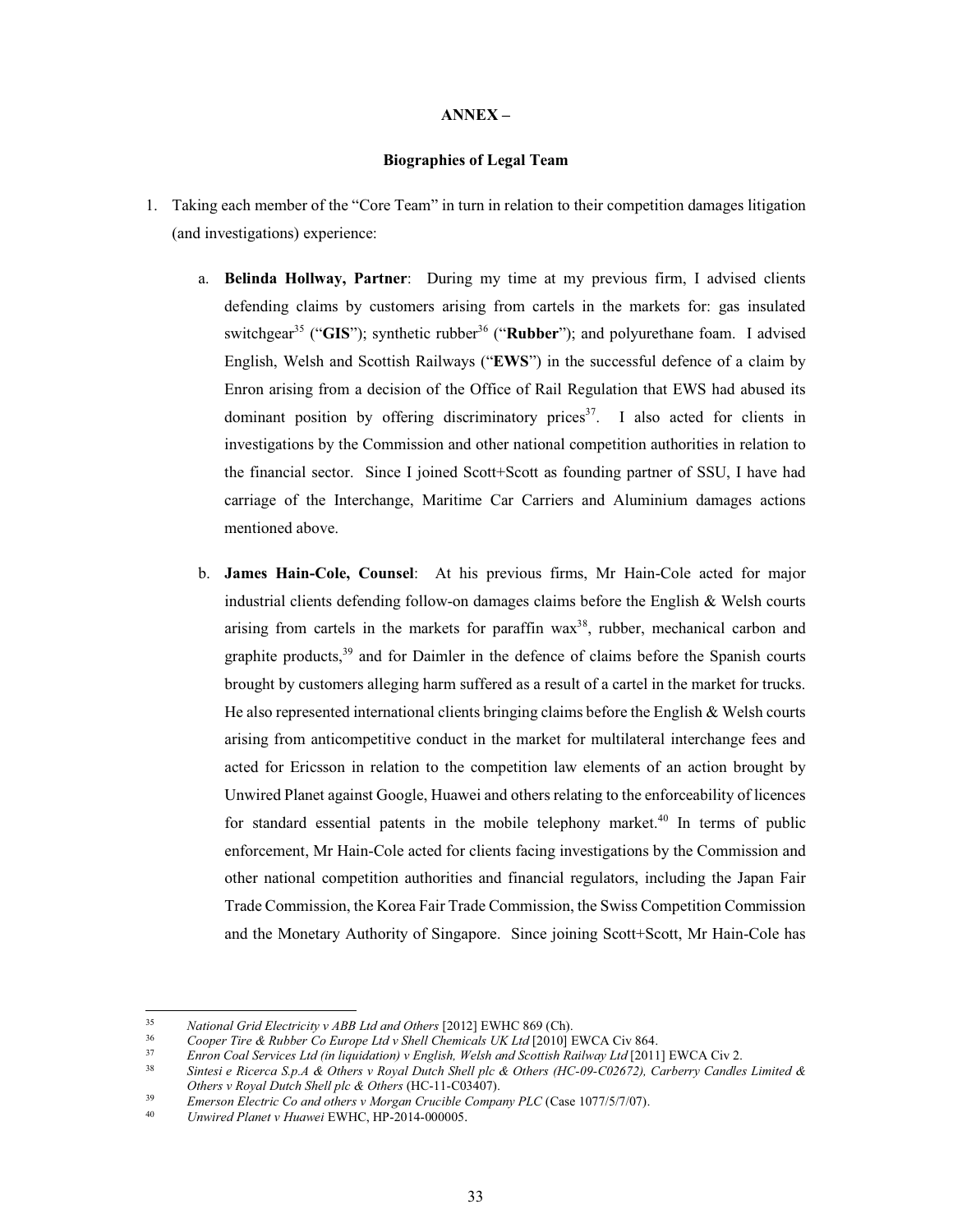acted on behalf of Unilever in its claim in the Amsterdam District Court for damages arising from the Italian corrugated cardboard cartels.

- c. Cian Mansfield, Senior Associate: At his previous firm, Mr Mansfield acted for ABB in its defence of claims before the Courts of England & Wales arising from the GIS and cables cartels, including for ABB in *BritNed v ABB*<sup>41</sup>, and acted for clients in investigations by the Commission and other national competition authorities, including the Turkish Competition Authority in relation to the financial sector. Since joining Scott+Scott, Mr Mansfield has been advising our clients in Interchange and in a follow-on damages action from two CMA decisions, and is also part of the team advising some of Europe's largest multinational companies (Unilever, Danone, AkzoNobel, Mondelez, ArcelorMittal and Aperam) in their claims in the Amsterdam District Court arising from the trucks cartel. He was also previously a *stagiaire* in the Commission Legal Service in Brussels.
- d. Douglas Campbell, Senior Associate: At his previous firm, Mr Campbell acted for a Part 20 defendant in the air cargo<sup>42</sup> litigation ("Air Cargo") and for a money transfer company in an abuse of dominance claim against Barclays Bank. Mr Campbell's competition damages experience includes currently acting for the proposed class representative in Maritime Car Carriers, and representing a number of major retailers in Interchange.
- e. Ruth Manson, Associate: At her previous firm, Ms Manson assisted on the defence side of the damages claims in Air Cargo. Since joining Scott+Scott, Ms Manson has worked on the Interchange and Maritime Car Carriers matters. She is also part of the Scott+Scott team advising a number of multinational companies in their claims in the Amsterdam District Court arising from the trucks cartel.
- $2.$ Taking each member of the counsel team in turn:
	- a. Daniel Jowell QC: A leading competition law silk, Mr Jowell has an academic background in both EU law and economics. He has appeared in a number of the landmark competition law cases of recent years and has considerable experience in collective action proceedings before the Tribunal, including in relation to trucks.
	- b. Gerard Rothschild: Mr Rothschild has appeared before all levels of domestic courts and tribunals from the Supreme Court to the Competition Appeal Tribunal on a number of

 $41$ BritNed v ABB [2018] EWHC 2616 (Ch).

 $42\,$ Emerald Supplies Limited and Others v British Airways Plc (HC-08-C02648).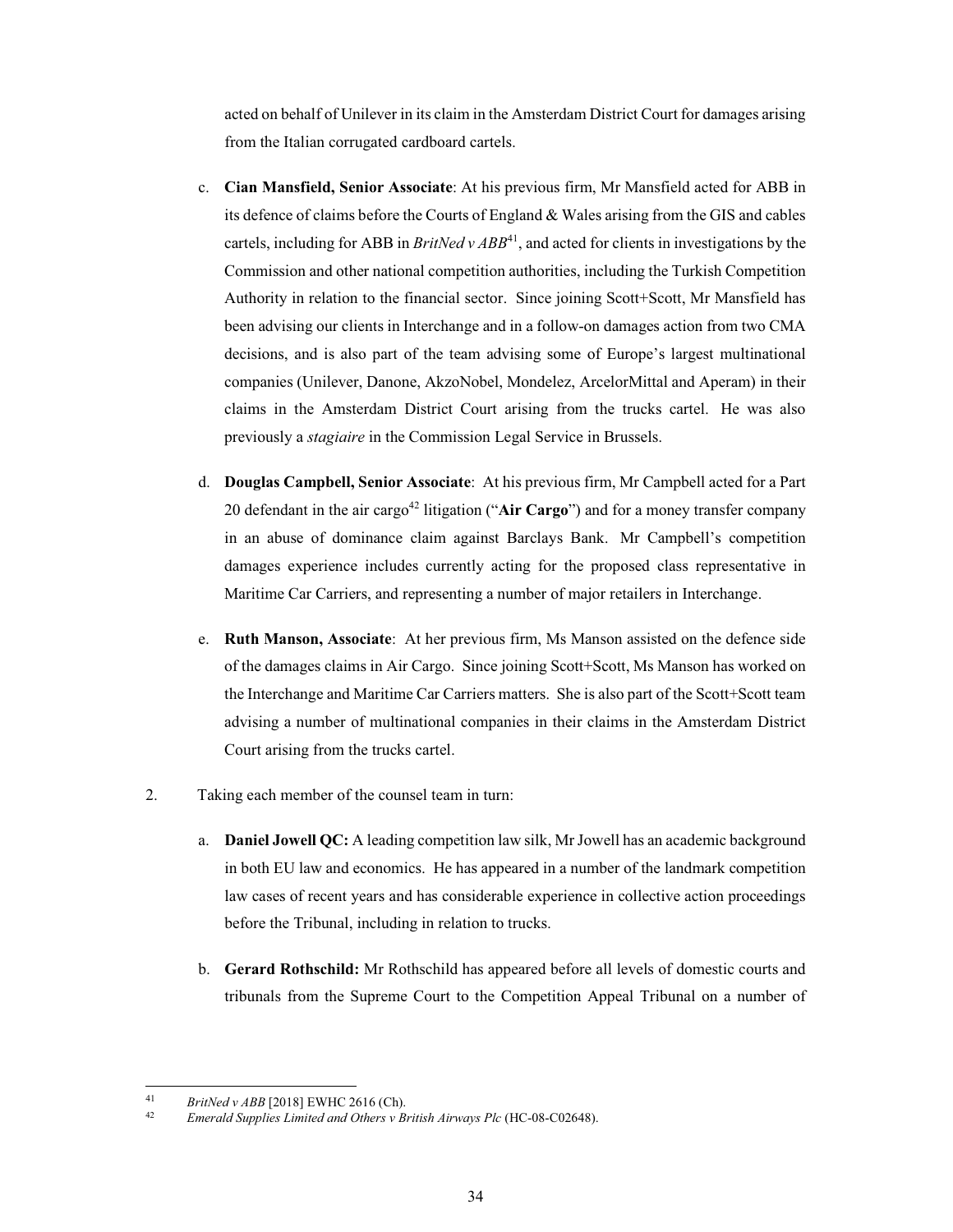competition law matters. He also advises on procedural issues. He is a contributing author of "Competition Litigation: UK Practice and Procedure (OUP)".

- c. Charlotte Thomas: Ms Thomas has acted in a range of cartel damages cases (including concerning the trucks, cables, air cargo and copper fixings cartels), as well as in abuse of dominance claims (including arising from the Commission's Google Search decision) and cases concerning substantive breach of competition law (in particular pay-for-delay litigation).
- d. Emma Mockford: Ms Mockford's practice covers all areas of EU and competition law, including both stand-alone and follow-on competition law claims. She acts for both claimants and defendants and is recommended in the field of competition law by both Chambers & Partners and the Legal 500. She has particular expertise in the emerging area of collective actions, having acted in connection with four applications for collective proceedings orders to date.